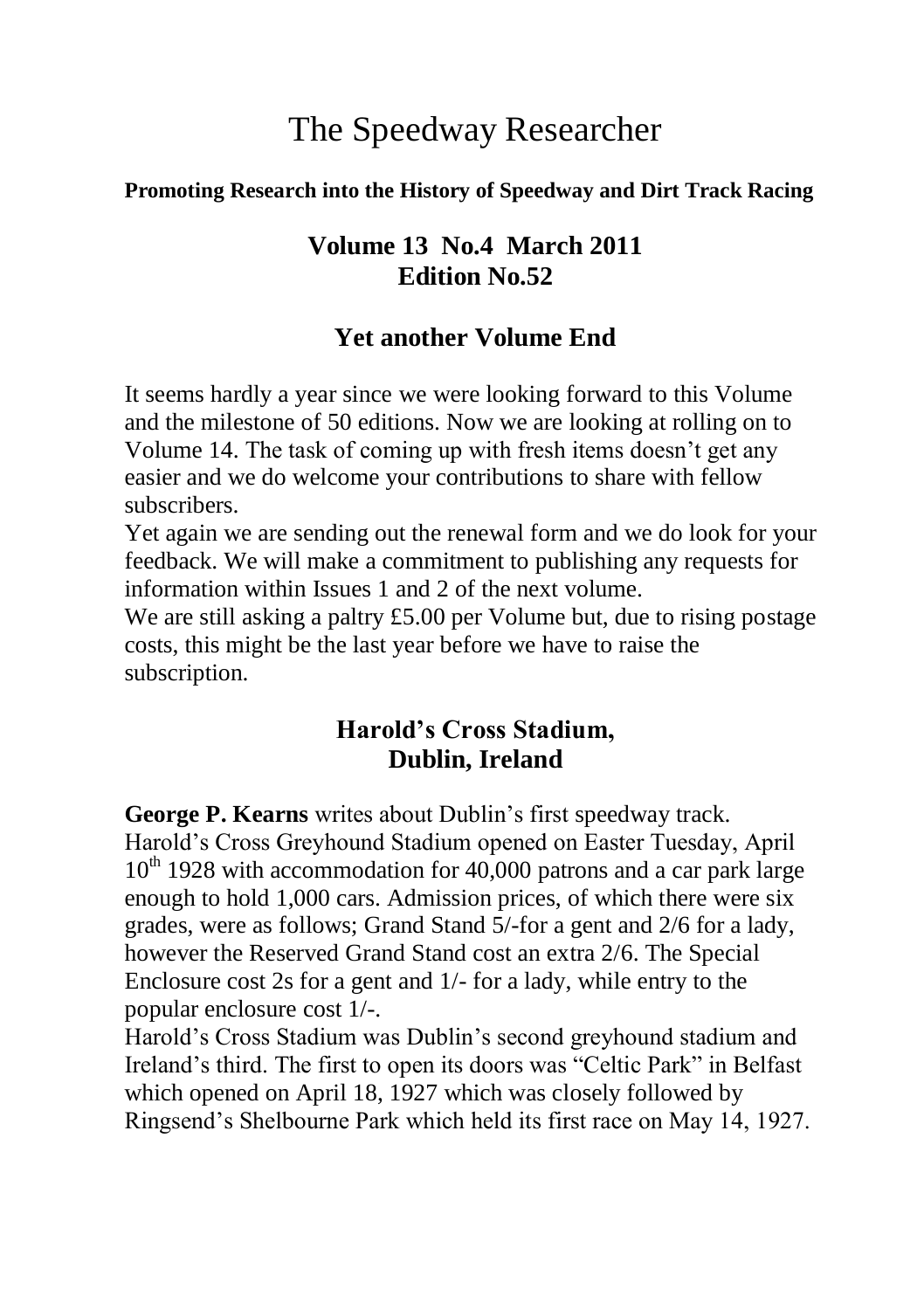The first race at the track was the "Ulster Plate" for bitches, with a winner's prize of £10 and from day one Harold's Cross was a major success.

Harold"s Cross Stadium was also home to some of the greatest greyhounds in Irish history, if not the world and to name but two, I would tell you of "Mick the Miller" who was born in an Irish vicarage, named after the odd-job man that was employed there and bred by the Parish Priest, Father Brophy. The other was of course the Killorglin born "Spanish Battleship" that was bred by the late Tim O"Connor. Having outlined a little of Ireland"s Greyhound history and further to a lot of research on the history of speedway, I found a need to mention the fact that it became very apparent to me that without the dog tracks of this world and quite a number of pony trotting tracks, speedway as we know it today could never have evolved as it did.

To the best of my knowledge there were seven directors on the board of Harold"s Cross Greyhound Stadium, with J.B. Frazer as Chairman and as J.B. was also a director of London"s White City Greyhound Stadium that also featured the sport of speedway it was inevitable that speedway would one day come to Harold"s Cross Stadium.

By September 15, 1928 a suitable track had been laid and dirt track racing came back to Dublin on that day. "Thrills and Spills" were advertised and thrills and spills were served in abundance. In one serious accident, riders C. Scallon and P.T. Kehoe crashed and Kehoe had to be stretchered off the track with a badly dislocated shoulder. It also appeared from reports in the media that nearly every lead rider fell at one time or another. Both Dublin riders T. G. Byrne and T. Jenkinson lost races through falls.

There were thrills galore as the riders with the roaring of their open exhausts skidded around the bends in a sort of sea-saw motion which caused showers of dust to shoot up into the air and then with a mad acceleration of their powerful machines, they sped down the straights at great speed.

One contemporary T.D, who was a much travelled person, was heard to remark that this newest form of motor cycle racing was comparable only to Spanish bull-fights for the thrills it afforded spectators. The track was 440 yards and in all, twenty one, one mile races were held. The track record was set by Buzz Hibberd at 1min, 43 secs. T. Jenkinson also set a record for the mile standing start at 1 min, 50.45 secs.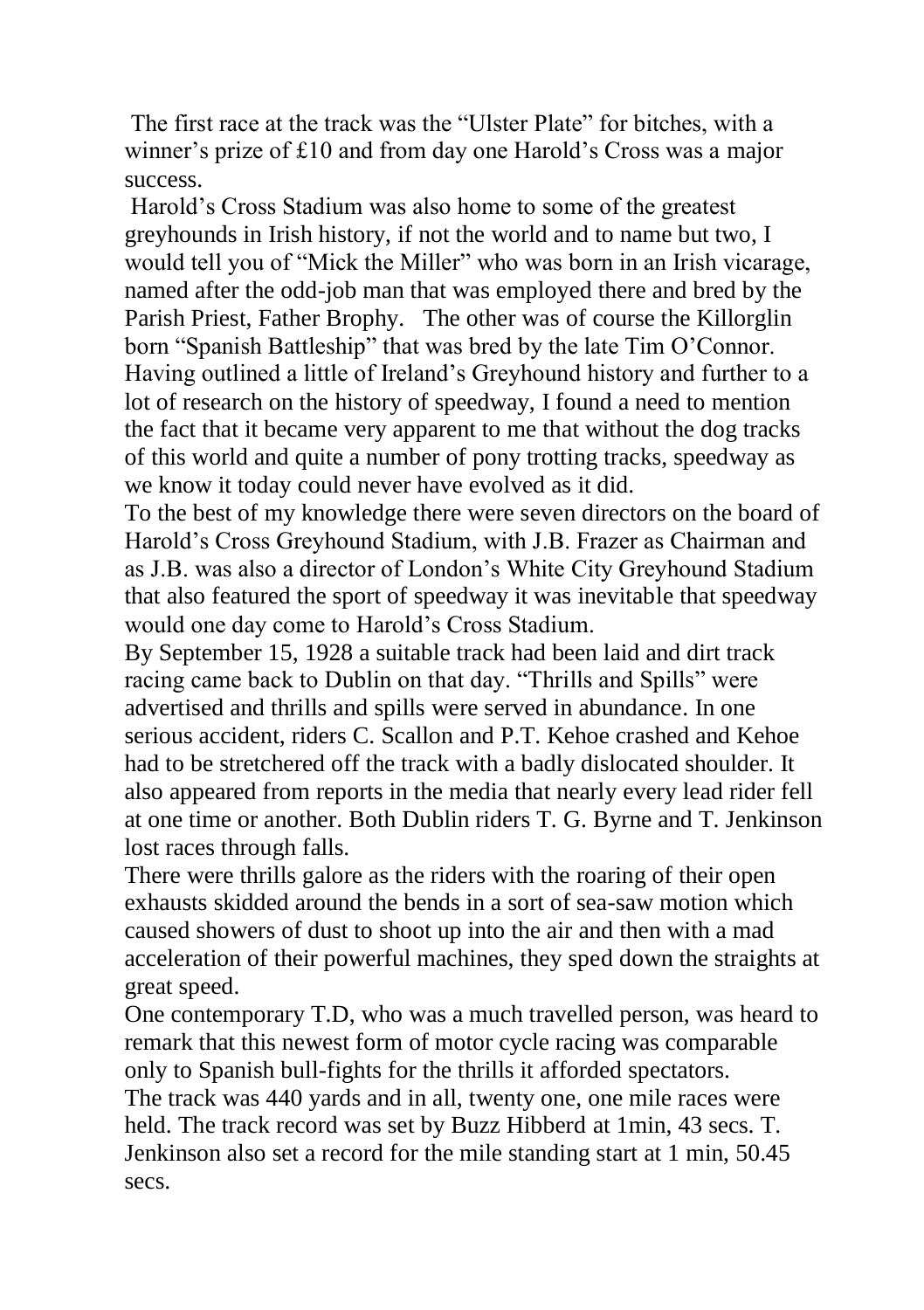Despite numerous opposition fixtures on that particular Saturday, the meeting was quite a success and many thousands turned up for the day. The promoters, Leinster Motor Cycle Club were congratulated on their organisation and efficiency. Most of the leading motor cycling people of Ireland attended as did thousands of others and it was well noted that quite a number of females were in attendance at the meeting. It should also be noted that this motor cycling event was advertised as

"Dirt Track racing, just as was the first meeting in London"s High Beech track. However one member of the Irish media was a little ahead of the time when he referred to the event as speedway.

Buzz Hibberd of Australia and Taffy Williams of Wales both gave thrilling demonstrations of broadsiding around the bends as did London Speedway Champions, Jimmy Stevens and Larry Coffey at a later meeting. Larry Coffey of Dublin was a star professional rider and a winner of many international races on the tracks of London.

It is also worth mentioning that Stanley Woods the famous T.T and Continental road race winner made his first appearance on a dirt track by taking part in the Leinster Clubs meeting on Saturday, September 29, 1928 and proved himself as dashing and skilful as one of the most experienced cinder track riders.

While Stanley didn"t attempt much broadsiding he did employ all his road racing skills on a real dirt track machine and made his way up from the scratch and managed to win the handicap event from J.J. Byrne by one second.

On Saturday, October 13, 1928 the Leinster Motor Cycle and Light Car Club held their final dirt track race meeting of the season in Harold"s Cross and as it turned out, the last dirt track meeting to be held in Dublin for the following twenty years.

Thrills galore were promised and admission prices were reduced and no cross channel riders were invited to participate. This was to be a day for Irish riders only and it soon became obvious that it was one of the most interesting meetings of the three. With fantastic broadsiding, top speeds and neck and neck finishes, the fans had a field day and most certainly got their money"s worth.

Stanley Woods on his Douglas was once again the main attraction and won the Leinster handicap against Jenkinson, but failed to beat Jenkinson in the Challenge Race when Jenkinson a young rider with great skills beat Woods by 2.5 seconds.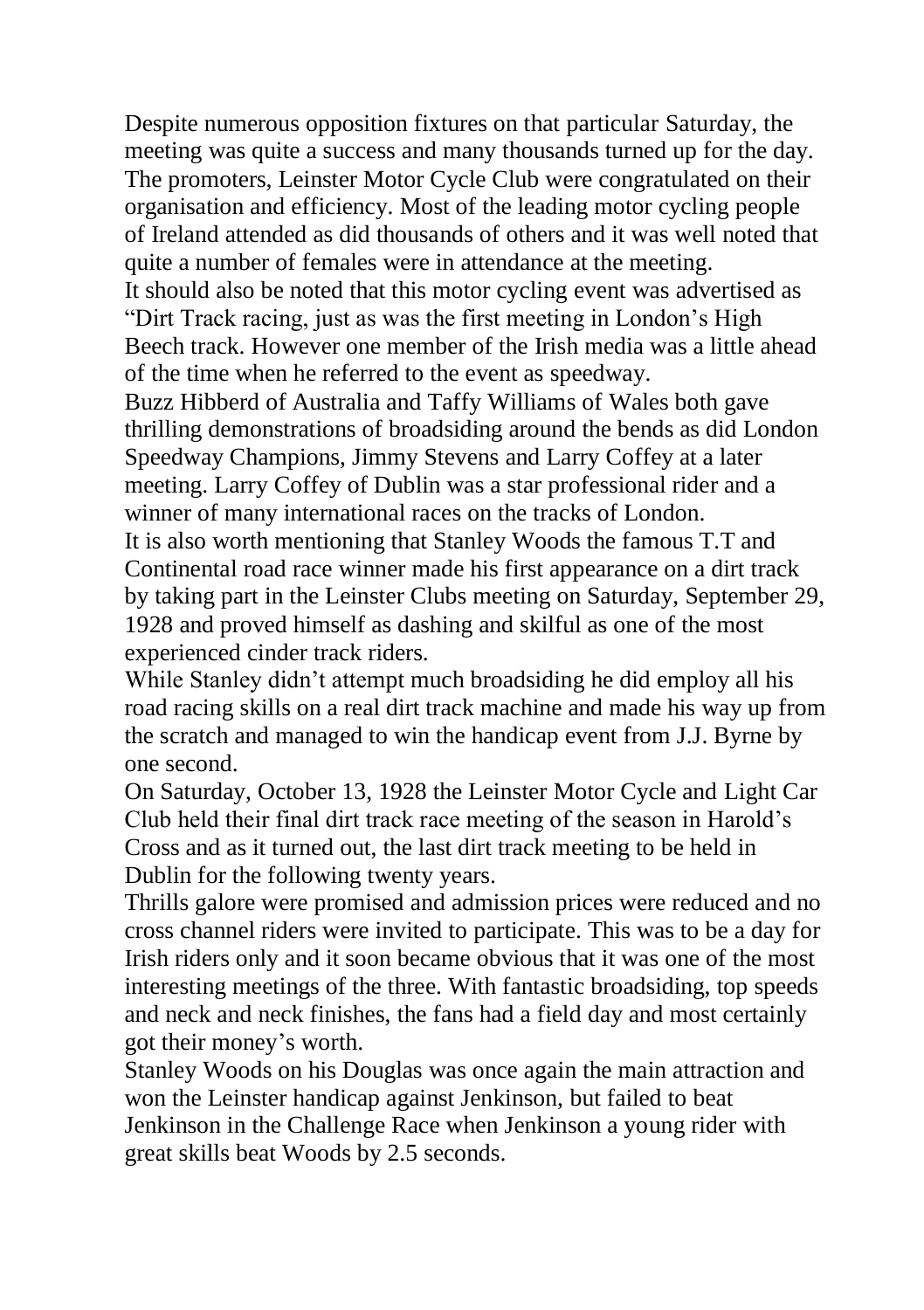While the Leinster Motor Cycle and Light Car Club were the promoters of the three events at Harold"s Cross, the Motor Cycle Union of Ireland was the ruling body for this sport and the Harold"s Cross meetings were licensed by them.

At a meeting of the Leinster Motor Cycle and Light Car Club later in that year of 1928, a most unfortunate decision was made in so far as the onerous work-load involved was prohibitive and that they would not promote anymore dirt-track racing.

Windsor Park, Belfast had also applied for a permit that year, but this request was refused by the Ulster Centre and that put an end to dirt track racing in Ireland for many a long year.

The above is an in-part excerpt from George's book "A History of Speedway: The Dublin Experience" which is available at  $\epsilon$ 20 plus p&p. Please contact the Author at [georgemamie@eircon.net](mailto:georgemamie@eircon.net) }

## **The History of Preston Speedway - Part 2 - 1930**

**Graham Fraser** continues his history of the Lancashire track.

Regular readers of the Researcher will recall that interspersed in recent editions of the magazine has been a serialised history of dirt track racing in Preston at the Farringdon Park Stadium. That covered the second year of the sport in the UK, 1929, when league speedway started and large crowds were attracted to the new phenomenon that was speedway. 1929 saw Preston as one of the top teams in the country with a solid teams of name riders who not only finished highly placed in a league where fixtures were not completed but more notably triumphed in the English Dirt Track (Northern) League Knock-Out Cup. Finishing on such a high point the expectation of the Preston promotion and fans must have be great for the 1930 season.

However, speedway at this time was not all about leagues and cups. Challenge team matches, as well as open meetings were part of the staple fare of the sport in these early days. A Grand Opening Meeting, as it was billed, started matters at Farringdon Park on Good Friday, 18<sup>th</sup> April 1930 with an Inter Team Race between the Probables (Ham Burrill; Frank Smith; George Reynard; Frank Chiswell & Claude Rye (Res) vs the Possibles (Joe Abbott; Cliff Whateley; Jack Chiswell; Freddy Williams &Crazy Hutchins (Res) – the Probables come out victorious by 21 points to 13.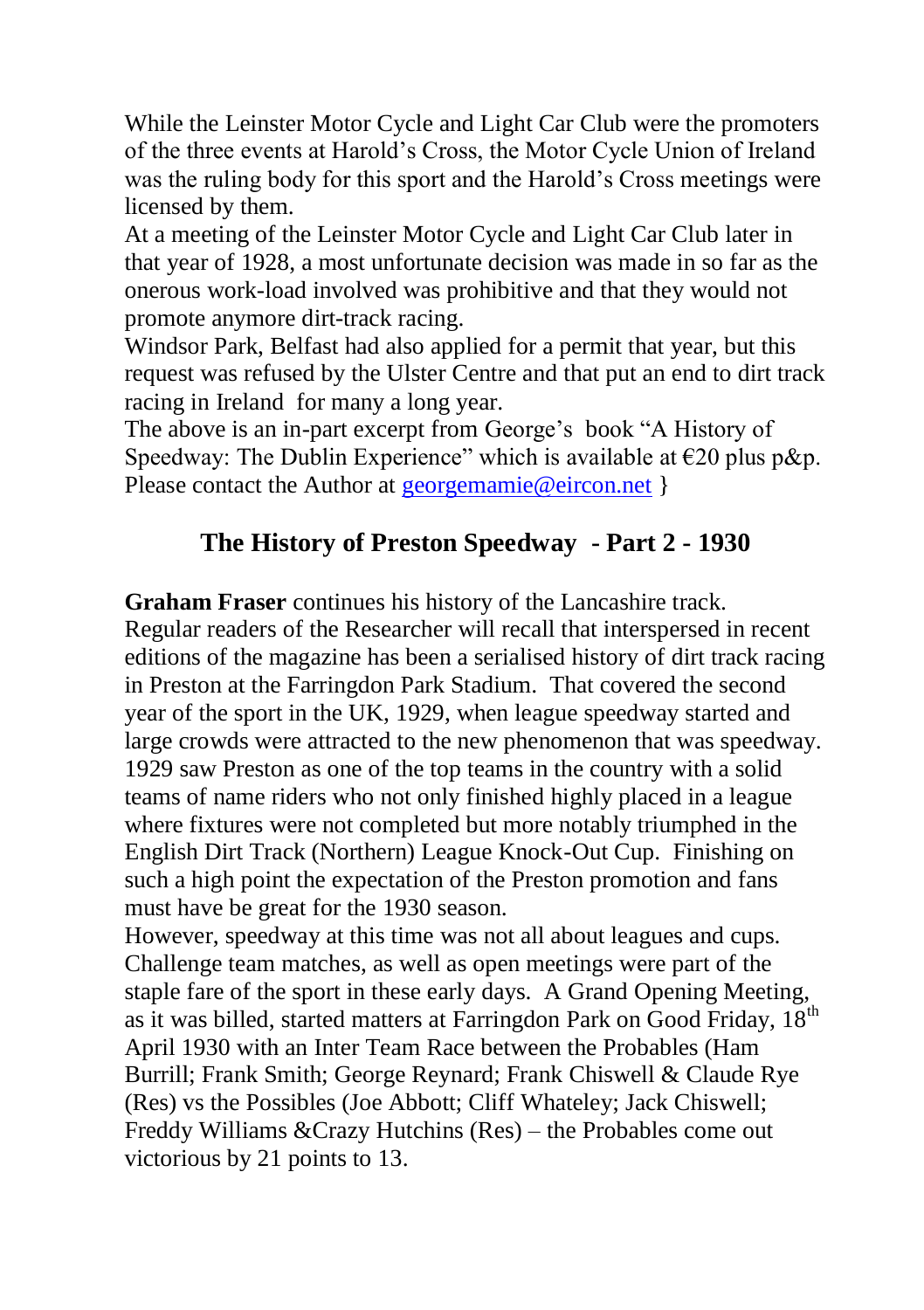An open meeting followed on Easter Monday in which Frank Varey set a new track record (I min 22.2) in a Match Race with Joe Abbott. Then on Saturday 26<sup>th</sup> April the Northern League season opened for Preston at Rochdale"s Athletic Grounds Stadium and in the new four rider, six heat format (& new points scoring of 3/2/1/0) adopted for 1930, the away team triumphed with a comfortable 11-25 win. The Preston team for that opening meeting was: Ham Burrill (Capt); George Reynard; Joe Abbott; Jack Chiswell & Frank Smith (Res).

The first home meeting soon followed on Thursday,  $1<sup>st</sup>$  May (Thursdays were to become Preston"s normal league meeting night) and it featured the return league meeting with Rochdale. After such a comprehensive win at Rochdale expectations were for a comfortable home win and therefore the 27-9 win came as little surprise, as the Lilywhites started their league campaign with strong performances.

In the open meeting that followed two days later the format of match races, often featuring the local and northern speedway aces, and Junior and Senior Handicap or prize races. The first match race that day saw Squib Burton beat Frank Charles 2-0 for the prize in a best of three set of races. The main home riders were thin on the ground that night at Farringdon Park as the league team had an away fixture at a new venue, Edinburgh"s Marine Gardens whose team included Scottish stalwarts Drew McQueen; George McKenzie; Len Stewart and Syd Parsons. The Preston quartet, most of whom probably had little or no experience of the Scottish track started well with a 5-1 in heat 1, but Edinburgh hit back to draw level in heat 2. A 3-3 in heat three kept the teams level but a 5-1 to the Scots in heat 5 swung the match in favour of the homesters and a final heat home 4-2 saw Edinburgh beat Preston 21-15 on the night. Top scorers on the night were Parsons 8 (Edinburgh)  $\&$ Abbott/Reynard 5 (Preston).

1930 Northern League fixtures tended to have home and away fixtures against the same opposition in the same week. So it was that Preston entertained Edinburgh on Thursday 8<sup>th</sup> May with Preston fielding the same quartet and Drew McQueen absent, replaced in the team by Gordon Spalding. Although Edinburgh kept the heat scores close they were unable to win any heats losing two 5-1s, 3 x 4-2s and a 3-2 to a resurgent Preston team who gained full revenge winning by 25-10. The Lancashire Daily Post reported at the time that the new Northern Speedway League featuring: Edinburgh Marine Gardens; Belle Vue; Warrington; Manchester White City; Glasgow White City; Sheffield;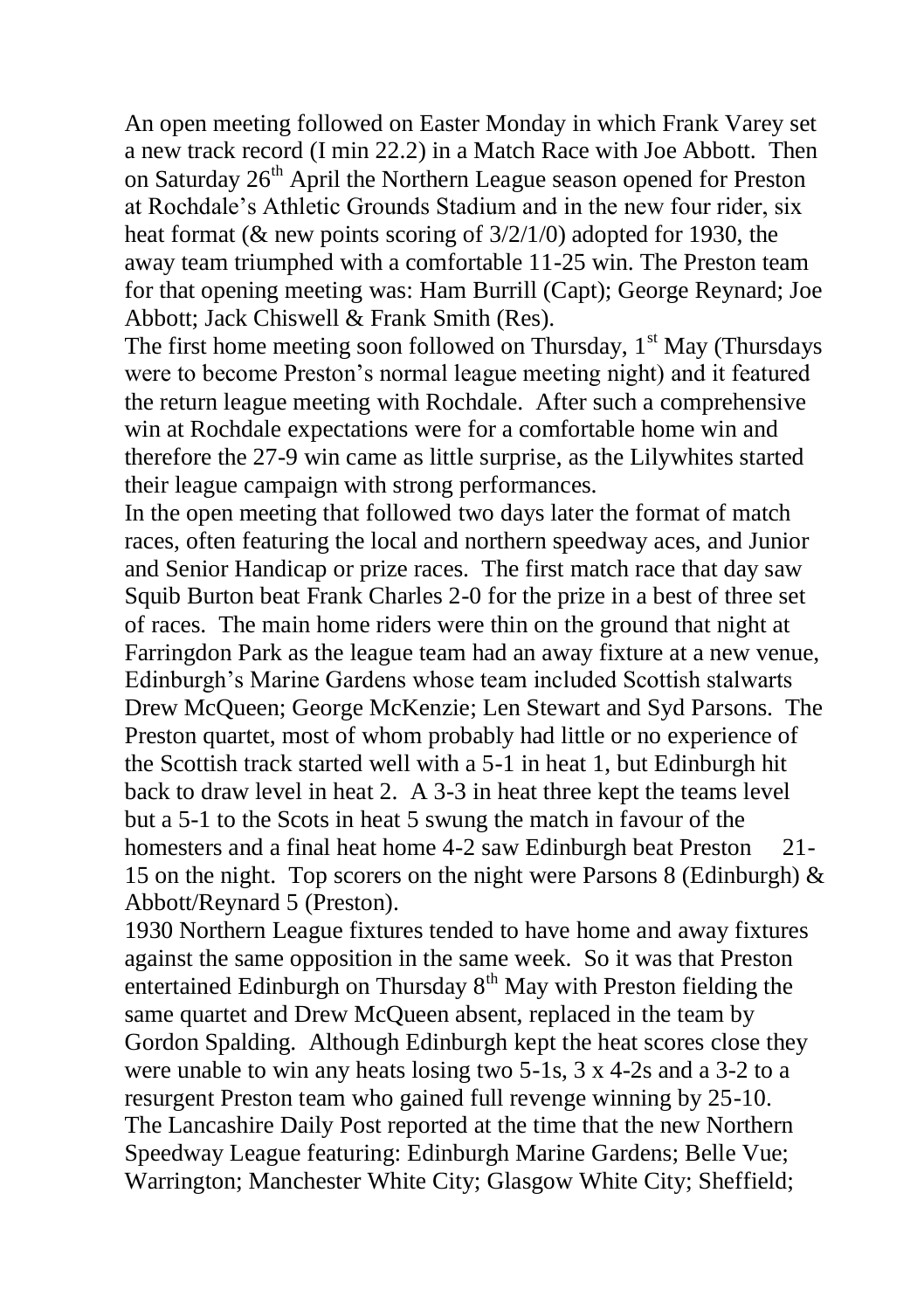Liverpool and Preston with Liverpool only starting its league against Warrington on  $9<sup>th</sup>$  May 1930 – three weeks after most other teams. The local Preston newspaper also reported that a new South Western League was being contemplated to include tracks at Cardiff, Exeter and Bristol. This was a different league to the Southern League which operated in 1930. (Have any readers ever seen anything about this league proposal – the Researcher would be keen to hear from you!). The same paper also reported quite a number of Northern riders from 1929 who had moved to Southern League tracks for 1930 – like Arthur Atkinson (Leeds to Wembley); "Winks" Rice (Preston to Southampton); Geoff Taylor (Halifax to Southampton). Finally, the Post"s Speedway Notes Column of 10 May 1930 reported on northern riders who had successfully ridden in Copenhagen and Hamburg some only returning to ride in Britain in early May 1930. Tommy Price had captained a team of English riders in two international matches with the Danes of which the visitors won both. It was suggested the local Danes had not attained the riding skills of the English or Australians but were enthusiastic and had several promising men. (Does anyone know anything about this 1930 tour of Denmark and Germany?).

Saturday, 10 May saw an open meeting at the Preston track watched by 6,000 fans. Two track records were broken firstly by Joe Abbott who lowered his flying lap time of 20 secs to 19.4 secs, then Ham Burrill reduced Frank Varey"s previous best four rolling laps record to 1min 21.4 secs. This meeting also saw the establishment of the George Formby Cup competition named after the popular variety star of that era.

On Wednesday, 14 May Preston ventured into new territory with a friendly meeting in Cardiff against the local team that was called Wales in some reports. It appeared the Welsh team was predominantly comprised of the Cardiff Southern League side. The teams lined up as follows:

Wales (Cardiff): Ronnie Baker; Tom Lougher; Ted Bravery; Fred Hampson; Jack Luke & Bill Clibbert

Preston: Ham Burrill; Joe Abbott; George Reynard; Jack Chiswell; Frank Smith & Claude Rye

The match was over 9 heats and after taking an 8-3 advantage by heat 2 Preston were steadily reigned in with a home 5-1 in heat 3 and a series of home 3-2 advantages that going into the final heat it was 22-22 and a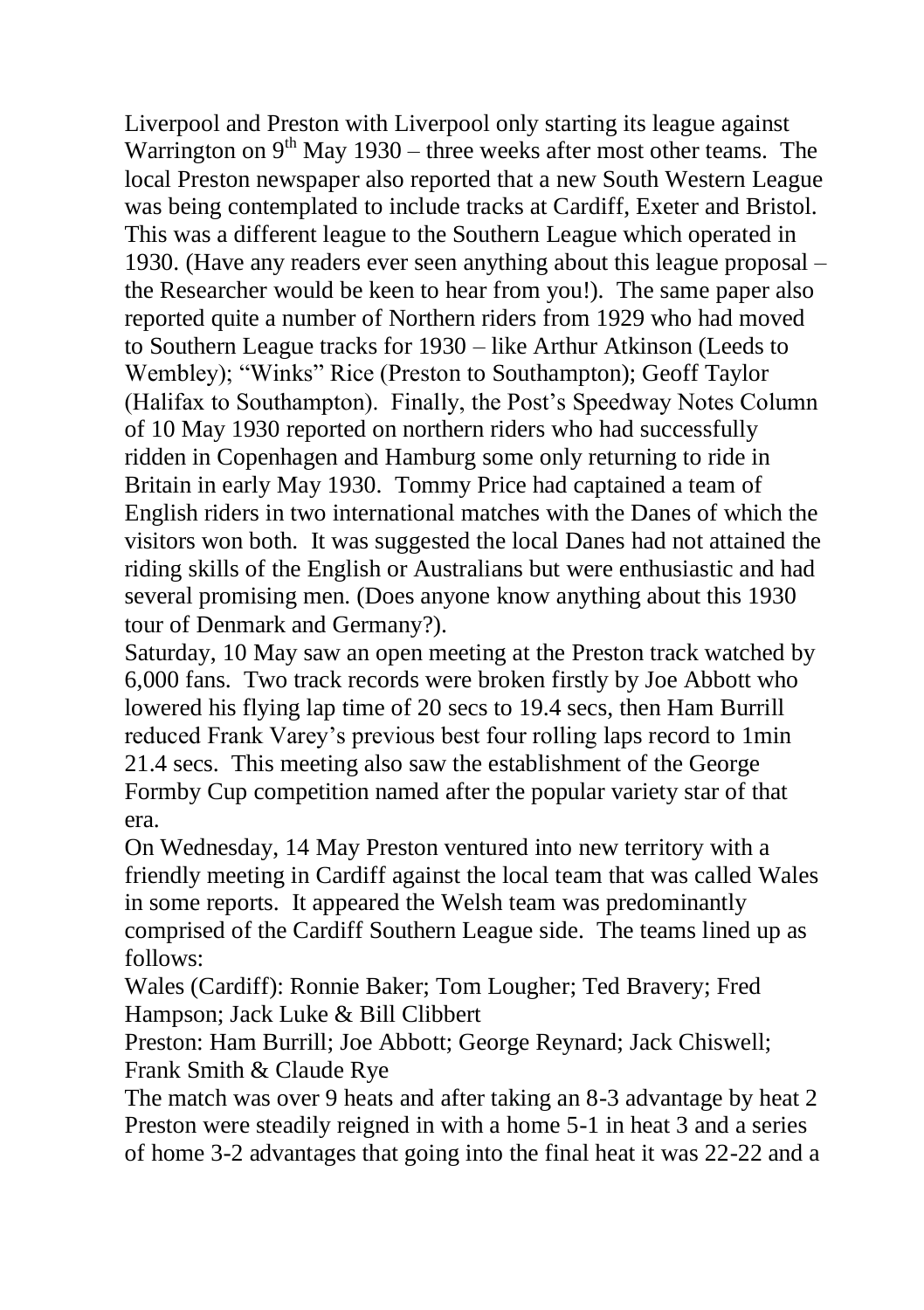Cardiff 3-2 gave the homes side a narrow 25-25 win. Top scorers were: Ronnie Baker (Wales) 7 & Ham Burrill (Preston) 9 (To be continued)

#### **The Mystery Cradley Riders (and More X Files)**

**Glynn Shailes** confirms that the rider at Cradley I thought was Geoff Whitehouse was indeed Geoff. However, Glynn sets another " hare" up and running with a tale about the three Derek Skyners. Derek Skyner was a Belle Vue second halfer who went on to ride for Liverpool in the Provincial League in 1960. According to Glynn there is a tale that the real Derek was injured and his place was taken by a rider who was Derek Skyner for the night but he was under age.

Now the tale doesn"t just end there as a third person took the name Derek Skyner and rode and, according to Glynn, the third incarnation went on to become a speedway referee.

So we do have a mystery as to who were Derek Skyner two and three?

### **Kevin Torpie**

**Tony Webb** has compiled this resume of a popular Aussie of the 1960s. Kevin, who was born in Victoria, started his speedway career at Redcliff Showgrounds Brisbane in 1959 His first ride was in a stockbike event on January 9 . His first solo ride was on February 14 1959. He was a regular at the Ekka and Redcliffe before travelling to Victoria 1961/1962 season . He travelled to UK in 1962 with Dudley McKean where he raced two seasons with the Middlesbrough Bears and then three seasons with Edinburgh Monarchs. He was always a reliable second string in the UK, but his Australian form was a revelation after his retirement from overseas racing winning the Queensland title in 1969, 2nd 1968 and third 1971, He competed in the Australian title in 1970 with third place . Capped for Australia 14 times 1967-1973 with a test match average 7.34

It is said that Kevin"s finest hour was on a cold wet night at Edinburgh in 1964, when the Monarchs clinched the Scottish Cup with a one point win over arch rivals Glasgow Tigers and Kevin was the toast of Edinburgh. The story related by Ian Hoskins, who regards it as one of the finest races ever seen in Edinburgh, goes like this.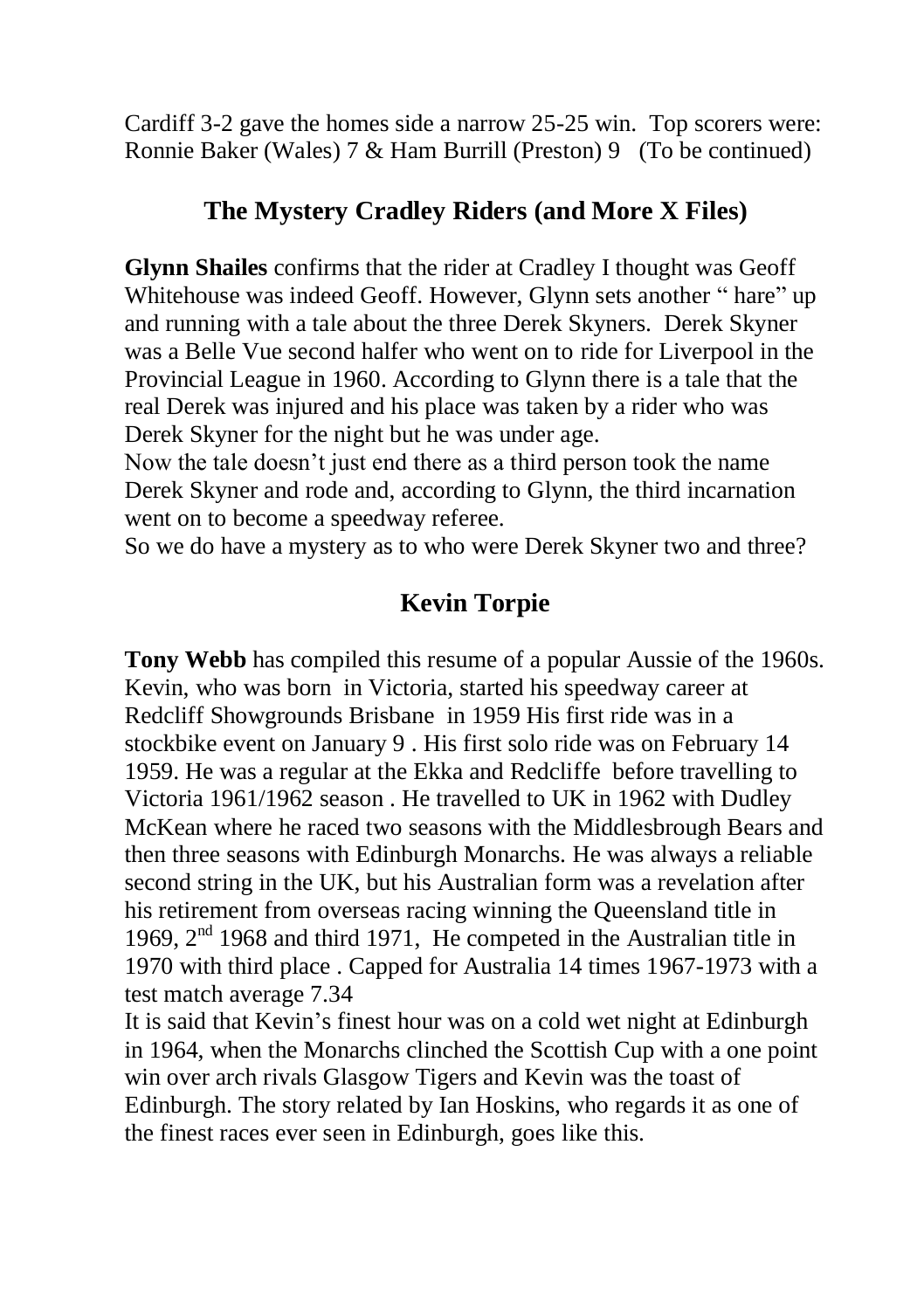The Monarchs were up against it, they needed a heat win to put them in front, with two heats to go, Kevin was known to be a very fast gater, but nearly always tired during the four laps. With the Monarch"s hopes hinging on a change in fortune, Kev gated like a bat out of hell, for once he kept in front, blocking every move by the Tiger"s Kiwi pairing of Trev Redmond and Graham Coombes, Redmond at that moment had won his first three races, the fans went beserk as Kev rode the race of his life to finish in front of Redmond and to add icing to the cake Monarch Bert Harkins edged out Coombes for third place and the Monarchs were home and hosed. Many a dram was sunk that in honour of Kevin Torpie.! A dejected Redmond said afterwards "I would have put my shirt on beating Torpie but he just kept going and going.!!" **1962**

On his arrival in Britain in 1962 he had a few meetings at Rye House before joining Middlesbrough, his first season with the Bears returned 40 points. His first International booking was for the Overseas team at Middlesbrough.

#### **1962/63** Wintered in uk

**1963** a better season scoring 54 points from 24 matches.

Reserve berths for the Overseas team at St.Austell 13/08 0 points Middlesbrough 11/10 0 point

#### **1964**

Transferred was to Edinburgh for a fee of the order of £25 and scored 40 points. Although he appears in a Middlesbrough team photo in 1964 he moved on before the Bears had staged many matches.

**1965** Edinburgh 21 matches 67 points 3.90 average

#### **1966**

The 1966 British season was not a good one for Kevin. He battled to gain a team place in the strong Monarchs team. When Bengt Jansson was injured he came in to the team on May 14 in the match against Sheffield scoring a win and a second paid 6, but the management opted for the controversial guest replacement for Jansson in future matches which saw him regulated to the second half. A creditable 4 points in the World Championship round at Edinburgh on May 21 was his next meeting. Riding in two open meetings for his former team Middlesboro saw him have a pointless meeting on June 30 and a score of 6 on July 14, but the Cleveland Park revival venture was short lived.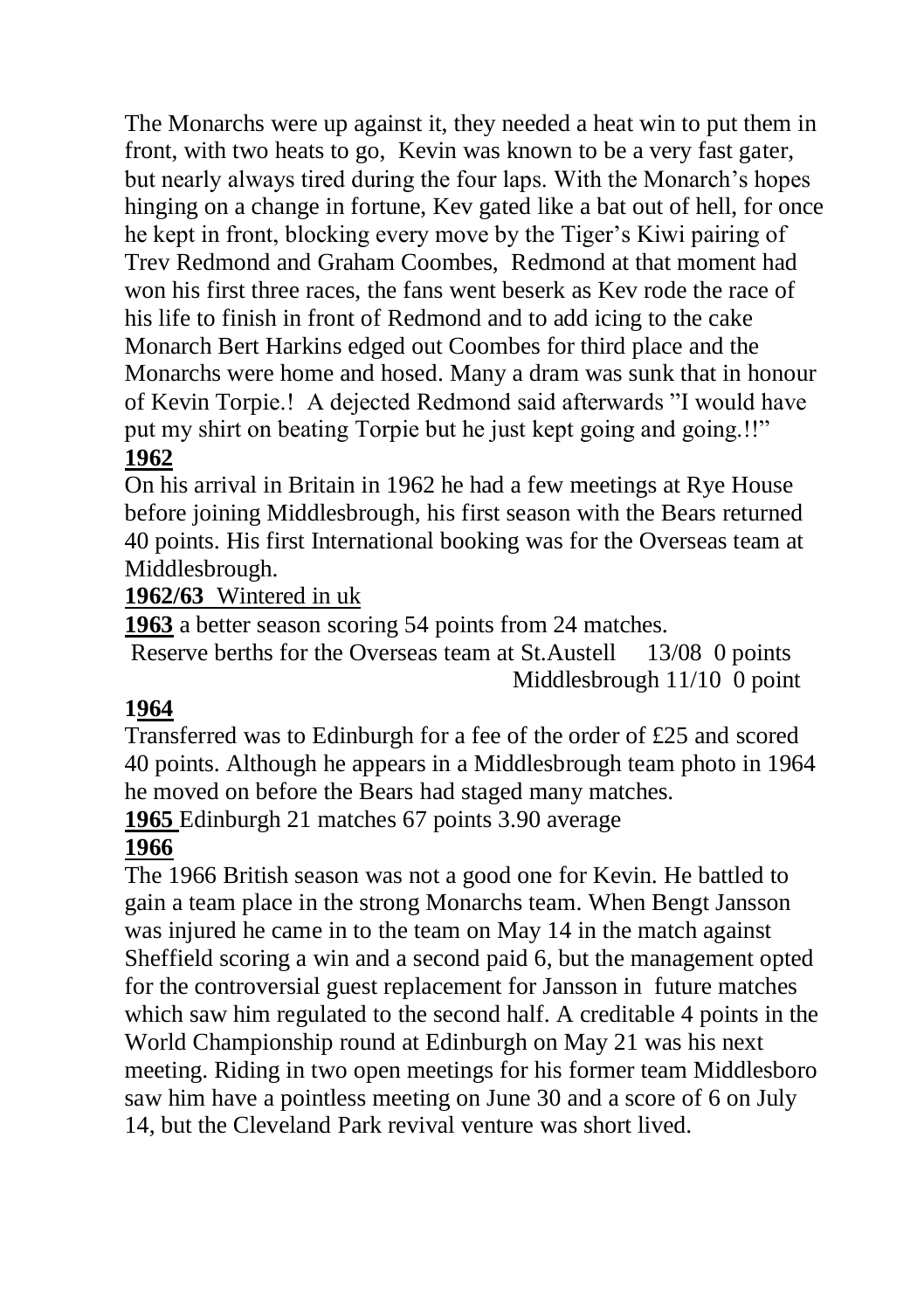Kevin"s final meeting in his UK career was for Edinburgh at West Ham with a score of 2. For the record, his last race was with Brian Leonard, Don Smith and partner Neville Slee.

Edinburgh 2 matches only. 8 Points

Middlesbrough 2 matches 6 points.

### **1967/1968**

Selected for the first test in Sydney on November 11, failed to score . Returned to Brisbane in November after 2 years in Victoria.

Represented Victoria against England. Rode for Queensland against the English team. Dropped for the second test in Brisbane. Scored 8 in Australian championship on December 9, recalled for the fourth test in Sydney on December 16

Joint third in Queensland titles at Ipswich

Queensland 24 v England 30 Brisbane 18/11/1967 5 points

Queensland 13 v England 34 Brisbane 27/12/1967 4 points

# **1968/1969**

Australia v England January 11 scored 4 point in home loss 51-57 in Brisbane

Queensland 24 v England 30 4/1/1969 6 points

### **1969/1970**

Won Queensland title on January 11 1970 from Doug White and Bert Kingston in dramatic circumstances after 4 restarts. Steve Reinke harshly excluded.

**1970/1971** Third in Queensland title at Ipswich. Won Queensland title at Ekka from Bert Kingston and Eric Boocock. Scored 4 points for Australia on 30 January 1971 in Sydney 1970 third in Australian titles.. **1971/1972** Scored 7 in Sydney test and 8 and 6 in the two Brisbane tests.1972/1973 rode in four tests at Sydney recorded 6, Brisbane 11

and 15 and back in Sydney 6 Queensland 67 v Great Britain 41 Ekka 4/12/1971 10 points Rockhampton 66 v England 42 13/12/1971 4 points **1972/1973**

Sydney  $23/12$  6

Sydney 30/12 11

Brisbane 6/01 15

Brisbane  $13/01$  6

Australian select 77 v England 31 Rockhampton 23/01/1973 16 points Joint Editor Jim Comments: Kevin was my favourite as he was so

unpredictable. He could gate but thereafter it was a bit of suspense as to what he would do for the next four laps. Kevin was living proof that the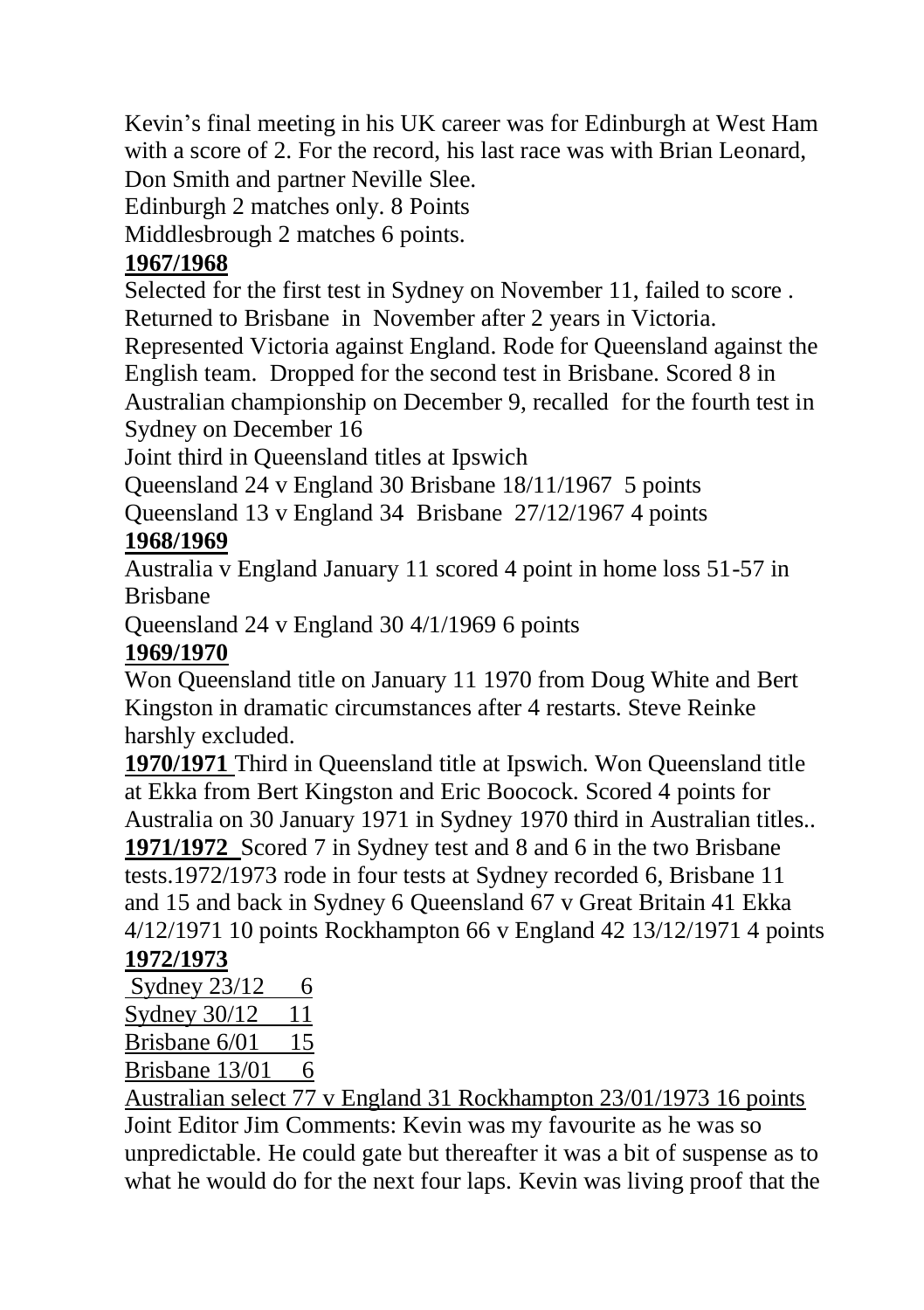first man into the first bend would not necessarily win the race. Right now I"m not sure if it was the historic race with Trevor Redmond but it was in a race with Trevor that Kevin's exhaust pipe came loose from the engine and effectively swung out making overtaking on the outside very dodgy.

## **Who Were They Or Who Did They Used To Be?**

The article a bit earlier on in the magazine was a taster for this longer article by **Glynn Shailes.**

I was very interested in the article, Who Were They by Jim in the last issue of The Speedway Researcher. Changing ones name has been going on now for many years and for various reasons. It"s probably the Show Business fraternity where it happens most of all, the reason often being how a name will look on bill boards or cinema screen, and if the given name doesn"t suit, then it"s changed.

Reading the details of the speedway boys who have undergone a name change, I couldn"t help but think of my great friend, (and a friend of The Speedway Researcher too), the late Keith Farman. Keith who is sadly missed had details at his fingertips of riders who rode under different names to those they were born with. Keith once sent me a letter telling me how Dick Wise, the Yarmouth promoter, when talking about his riders often forgot their names so he just gave them new ones. Thus Reginald Charles Derishley became Charlie Smith, Bill Williams appeared in the first ever Poole programme as Dave Williams, and he also gave a brilliant young rider who began his career with Yarmouth , and whose name was Raymond Arthur Bales, the first name of Billy which stuck to him throughout his speedway career.

Perhaps the most famous name change in our country"s history didn"t happen in speedway, since it was the King of Britain himself, George V who changed his name. It was during the First World War (1914 -1918) when the name of our Royals was Saxe-Coburg-Gotha. Very, German, and in those days of war anything German offended, so the Royal Family name was changed to Windsor. Also during those days there was a cricketer, one Stanford Schultz who played for Cambridge University and Lancashire. The poor fellow"s name offended so he, like the Monarch, changed his name becoming Stanford Storey. But to return to speedway, one of the earliest name changes concerned an Australian rider with the perfectly pleasant name of John Glass.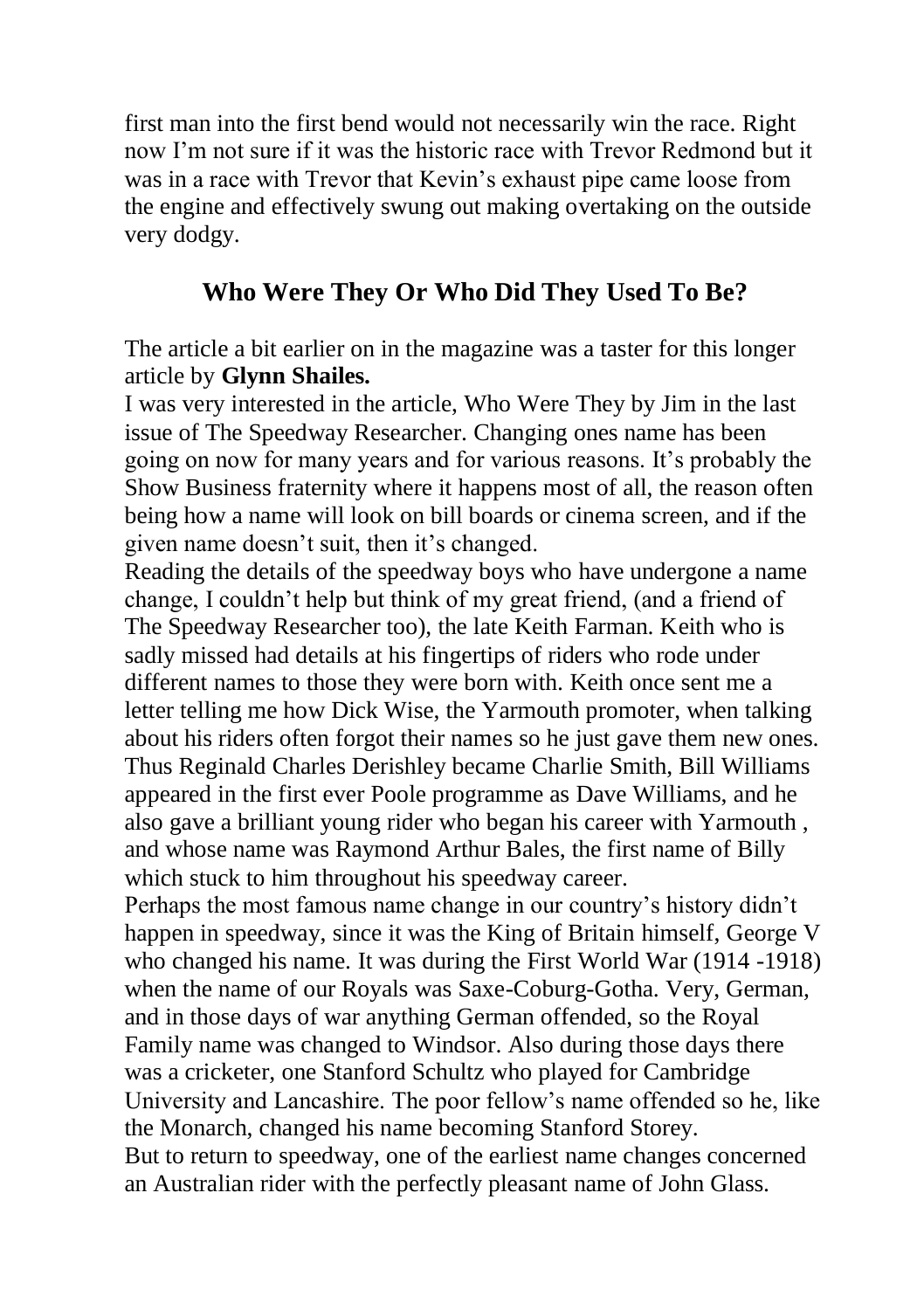However, Johnnie Hoskins (who else) it was claimed wanted an Irish rider in his side (just why no one seems to know) but John Glass became Mick Murphy and enjoyed a great career with the name. Now to answer Jim"s query regarding Barry Lindsay. Barry was in fact Ken Sharples, the Belle Vue and England Star who had retired to become the Belle Vue manager. That was the position he held in 1960 and with the advent of the Provincial League, there were rumours that Ken was going to make a comeback. This in fact Ken did but it was in 1964 for the short lived Provincial League newcomers, Sunderland. This was some four years after his rides for the Liverpool Pirates. Did Ken get into hot water I wonder as there is little in the magazine of the day?

Jim mentioned Ronnie Genz, who, in 1964, at a time when the Provincial League was riding black (outside the sanctions of the Speedway Control Board), rode once for Exeter as Reg Neal. "Genno" whose National League team was Oxford, was called before the Control Board and fined £5. However, Bob Andrews, who tried to ride for Wolverhampton under his real name, was fined £100 and a High Court Judge, sitting in Chambers, made sure Bob kept riding for Wimbledon. Perhaps Bob would have been less harshly punished if he"d ridden under a pseudonym.

Remember Kid Bodie? This was the name which Howard Cole, a former Wolverhampton mascot, rode in the early days of his career. The "Bodie" part of the name was taken from a TV Western Series called Cheyenne and the hero was an actor named Clint Walker, a six foot plus man, whose fists and guns did his talking. Another rider who took one of his names from a TV hero was an American who rode for Birmingham and Eastbourne in the British League days. Hiss full name was Stephen Michael Rausa, but here he rode as Steve Columbo, the Columbo part being taken from a dishevelled detective played by the actor Peter Falk.

When Berwick joined the Second Division of the National League in 1969, the Bandits had two riders who rode under assumed names in their squad. There was skipper Mark Hall who was actually a bank official named Walter Elliott. The second was Roy Williams, who had ridden for Glasgow in 1965 under his real name of Bernie Lagrosse. Another Bandit of that era also used an assumed name but on ice. Alan Hartley, who went on to bigger things in accountancy, turned out as Bengt Mudegaarde.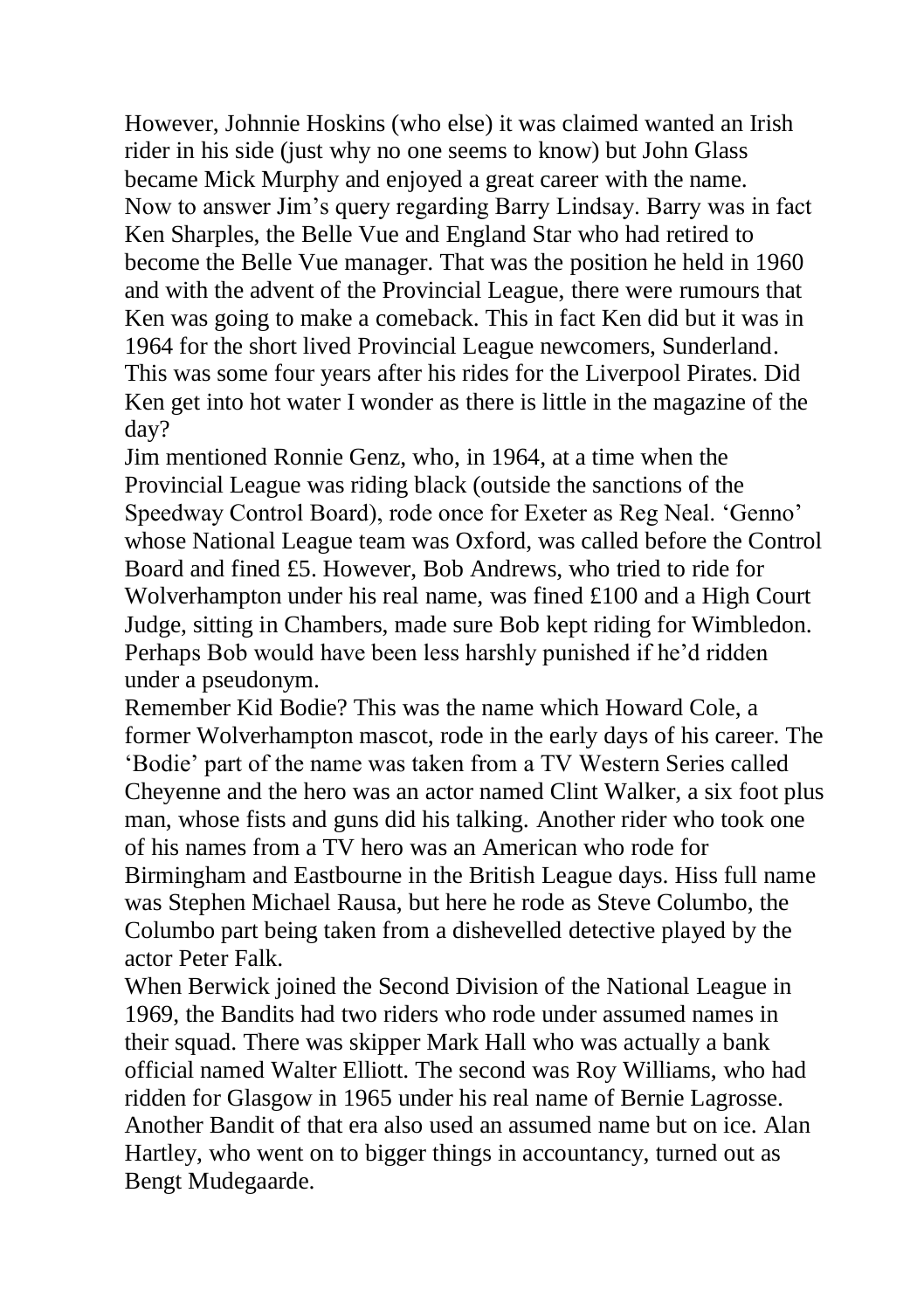There, was, however, back in 1960, a rider who not only acquired a new name, but, thanks to Reg Fearman, a new Nationality as well.

Remember Igor Baranov, the "Russian" rider who some say had swum ashore from a fishing boat, claimed Political Asylum, and asked for rides with a view to becoming a speedway rider? Well, as old time Edinburgh supporters and ex-Monarch Gordon Mitchell will tell you, Igor was really a Scottish Novice named Jack Jones.

Gordon remembers meeting Jones at a speedway office parading as Baranov and Jones doing his best to gesture to Gordon not to give the game away. Luckily for Jones, Gordon stayed silent for long enough and Igor breathed again for a while.

Whether Reg really was in on it or not, it made good press in the local Stoke newspaper the "Evening Sentinel". The gimmick / deception might have worked had Igor been a better rider but despite being as keen as mustard he did not cut it and drifted away from the sport to adopt yet another name and profession and as Jock McCoy the British Heavyweight Champion working on the Independent Circuit. Reg was responsible for another piece of news which hit the headlines in the Sunday newspapers no less.

The other good story is the myth that built up around Ray Humphries who decided that, after a stunt involving Reg Fearman, he wanted to be programmed as Tyburn Gallows. The powers that be of the day took rather a dim view of Ray"s adopted name and, it was only after he changed it, via the Deed Poll process which operates in England, to Tyburn Gallows. Officialdom could do nothing to stop him being programmed under his new name.

Whilst there will doubtless be loads more, here is a sample of those men who rode with a nickname different to that with which they were born. Leonard Edgar (Dick) Geary; George Thomas Nicholas (Mick) Mitchell; Guy Allen (Sam) Ermolenko; Hubert (Goog) Hoskin; Gordon (Goog) Allan; Edwin Vernon (Chum) Taylor; Fredrick James (Oz) Osborne; Ernest Ward (Pedlar) Palmer; George (Huck) Fynn; Ronald Ernest (Pat) Flanagan; Arthur John (Buddy) Fuller; Edwin Dennis (Crusty) Pye; Dennis Gordon (Ticker) James; Terence Ernest (Dick) Shepherd.

Two good examples of others who went a bit further and had a complete change of name include George Snailham who became Tich Read and Horace Albert Burke who became Paddy Mills.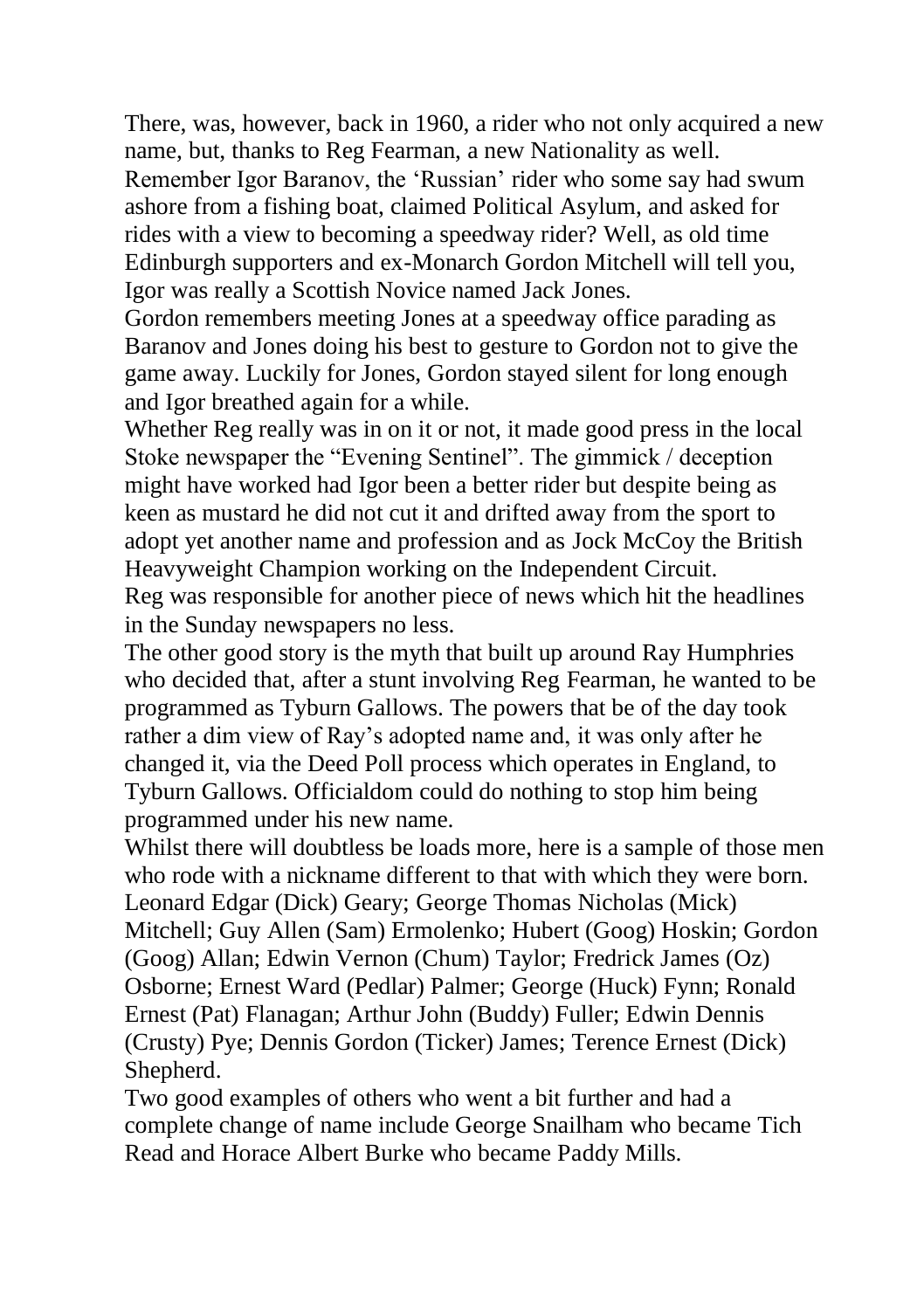#### **Bus Strike Stopped Play**

As I work through the meeting detail files I come across some unusual items and the 1958 at Wimbledon is one which is interesting. The Dons, who had been riding on the crest of a wave, were unceremoniously brought to a halt by a long bus strike in London. The first meeting to fall victim to industrial action was the match versus Swindon on  $5<sup>th</sup>$ May and 6 meetings were definitely scuppered whilst I suspect a meeting was scheduled for 19<sup>th</sup> May and it too did not happen. Wimbledon did race a few away fixtures and on the last date for a postponement in London, Monday 16<sup>th</sup> May, the Dons raced Poole Pirates at Wimbourne Road as the home team.

This must have been soul destroying for the fans and riders. This is, maybe, a bit ironic as Wimbledon played hosts to Wembley Lions in 1948 when the good old Empire Stadium was being used for the London Olympics. **Jim Henry**

#### **Rain Offs**

A few editions ago we published a very interesting bit of work by **Barry Stephenson** on rained off meetings on a season by season basis from 1946. Barry has updated the file and it is an exhaustive record to the end of the 2010 season. Now I too love playing with numbers and based on Barry"s stats it appears that of the 56,640 meetings a total of 4088 have been rained off. This is an average of 7.2 per cent per year. The worst season was 2004 with a staggering 14.6 per cent of meetings off while 1993 (14.3%) and 2008 (14.2%) not far behind. Taking the data down a bit further, the JAP era, which I have attributed to 1946 – 1964, the average was 3.4% while the Jawa 2 valve era of 1965 – 1974 the average was up to 5.1%. Moving on the 4 valve uprights which can be set at 1975 – 1996 the average rises yet again to 8.8% and the laydown era 1997 to date the average is up to 10.7%. On the face of it it does appear that the faster bikes have become, the greater the number of rainoffs.

I am sure that the percentages cannot be totally attributed to the machines and there must be some statistical correction to take account of the variations in the amount of annual rainfall (global warming ?). Are there any budding, or fully grown for that matter, weather experts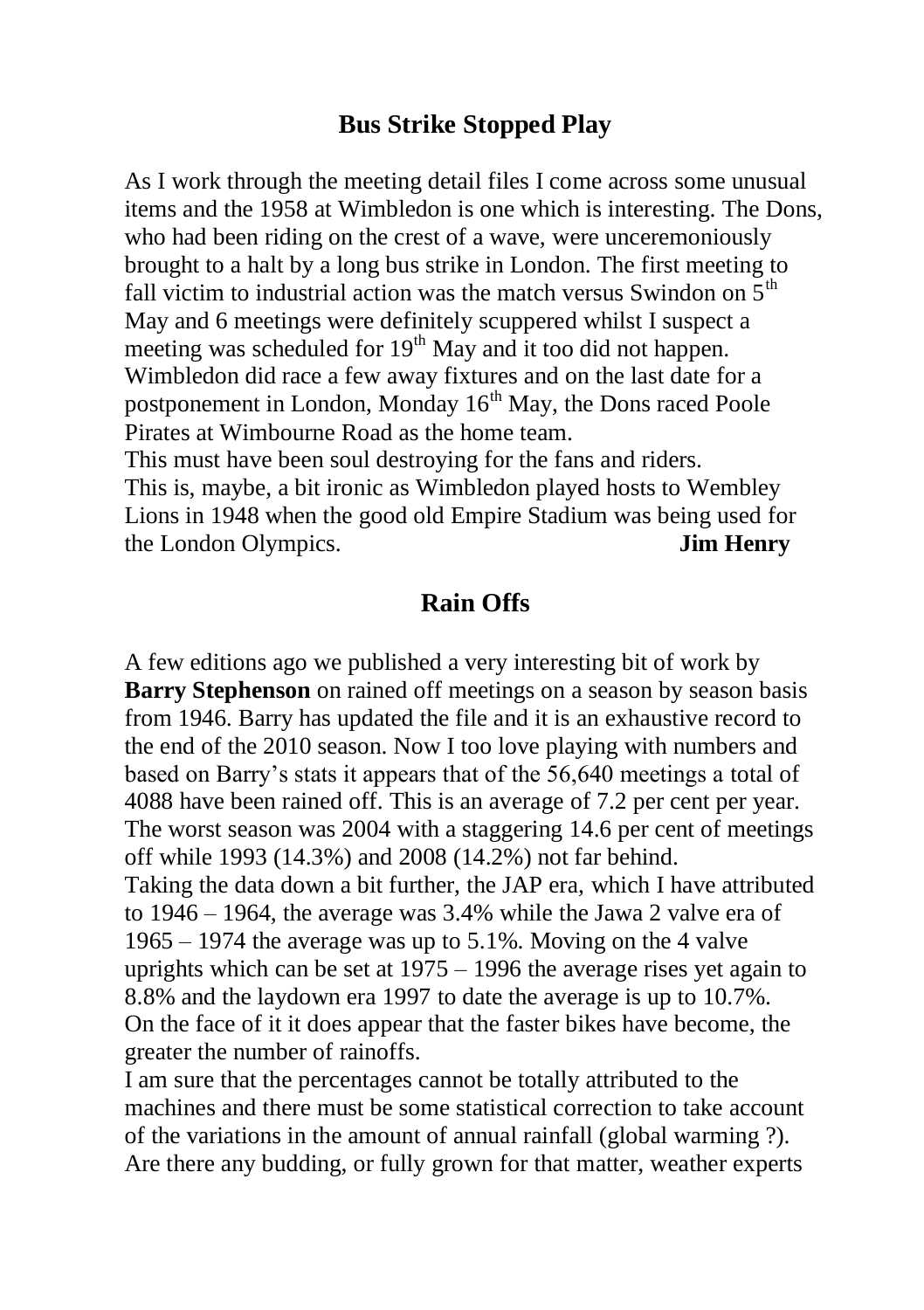out there who can tell us if there is a definite link to the faster machines or not? If we had slower bikes would have fewer rain offs? **Jim Henry**

# **OXLEY MOTOR SPEEDWAY BRISBANE**

**Tony Webb** has sent us this item about the venue he calls **The mystery track.**

Oxley Motor Speedway remains one of the great speedway mysteries of all time as regards to its location and what really took place there. Oxley was the dream of legendary promoter and entreprenauer A.J. Hunting, of Maroubra, Ekka, Davies Park and later International Speedways fame. It is a fair assumption that, had the Oxley Motor track project became a reality, then the whole course of speedway history could well have gone in a different direction.

Following Hunting"s departure from Sydney in 1926, his ambition was to develop a Speedway Motor Drome in the outer Brisbane suburb of Oxley. It was due to his plans continually being thwarted that he promoted first at Brisbane Exhibition ground, then at Davies Park, there were also short lived promotions at Ipswich and Toowoomba, all under the umbrella of National Speedways Ltd. However it was Oxley that was the prime focus in his grand plan. The other ventures were really to appease his shareholders who had invested in the company, with Oxley as the jewel in the crown and were looking for financial return.

The facts were that the Oxley site was cheap land in a flood plain where the water had reached a level of 3 metres on at least three occasions over the previous 30 years. The second factor was that Hunting got off on the wrong foot with Brisbane City Council as he never submitted any formal application for the site until he had built the track. He was then turned down. The third factor was the location was some 12 miles from the city centre with poor public transport, but of course this issue was never tested as no official meetings were held, apart from several practise meetings in mid 1927. It was indeed the track that never was. To back track to 1925 and give some background on the company structures that lead up to the Oxley venture we have to start at Maroubra. This one mile concrete motor drome styled on the famous Brooklands track in England, was built by Olympia Speedways Sydney Ltd at a cost of £42,000 opening in December 1925 to a crowd of 74,000. For whatever reasons the Olympia company was wound up in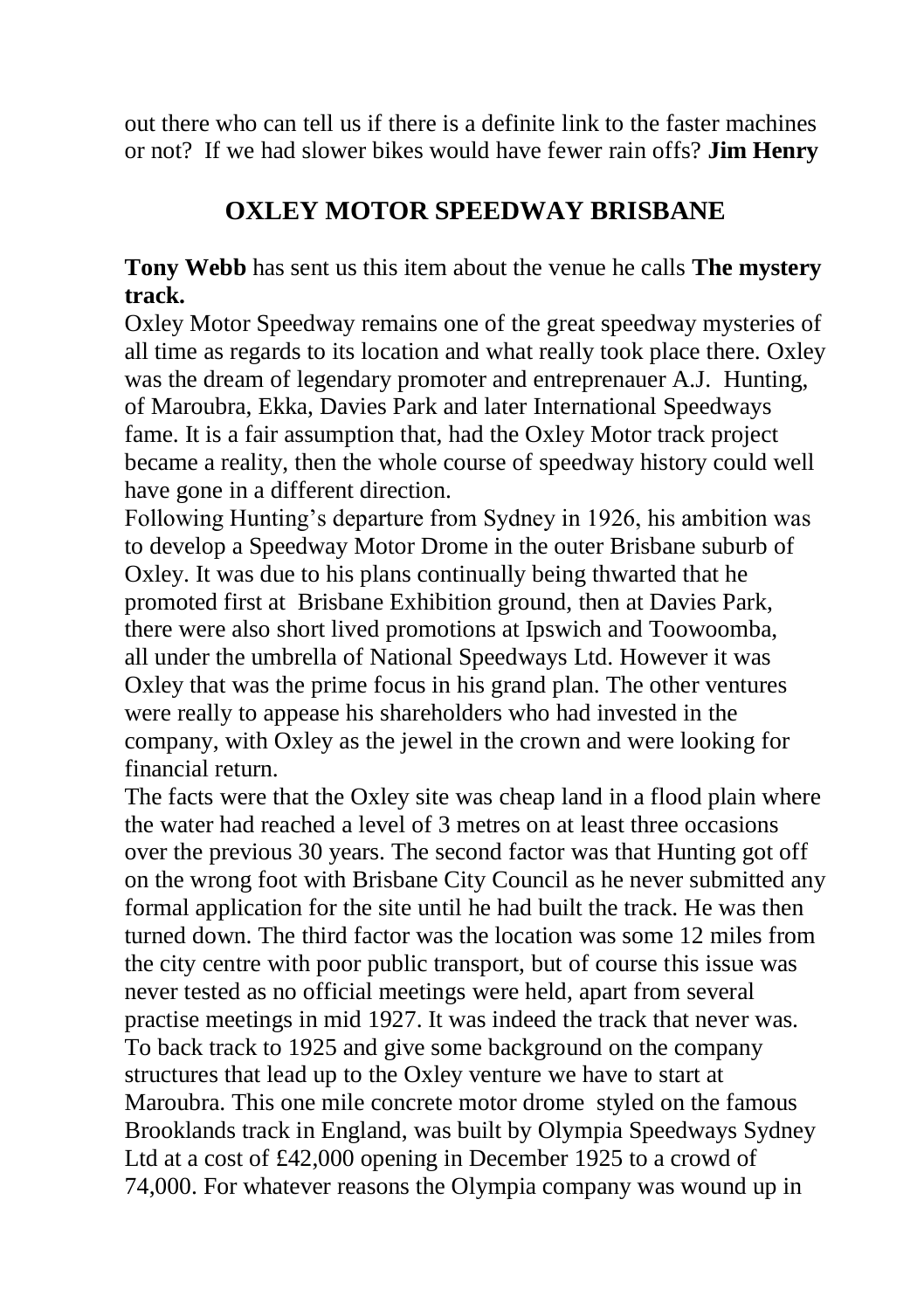March 1926, the track was sold for to a shareholder for £10850. It was sold again in 1927 for the sum of £2500, by that time the original shareholders were far from happy.

Hunting, who was actually a Melbourne toy manufacturer, had already registered a company titled Olympic Speedways [Brisbane] Ltd in Sydney in August 1925, prior to the opening of Maroubra. The seven original subscribers were all Sydney based. He had purchased 167 acres at Oxley in Brisbane for the express purpose of building a one mile track for cars and motorcycles. Hunting moved to Brisbane and set up residence at the Regatta hotel in Milton with offices in the CBD. The prospectus was advertised widely in the Brisbane press. Work started on laying the Oxley track in 1926, many delays were encountered. Hunting sought approval from the Royal National Society to stage speedway at the exhibition ground opening in October 1926. Details of progress at Oxley were published in the Speedway News the official organ of the Exhibition track and also stated as official programme for Oxley. In December 1926 the Speedway News stated that advertising for the Oxley programme was at a premium. Another article claimed twenty men were employed out at Oxley building stands and laying the track, it is open to debate whether this was just a smoke screen to keep the investors at bay or actual fact. Tragedy struck on January 4 1927 when Oxley Creek peaked at 3 metres washing out all the work carried out. It is amazing that the fact that the creek reached a 5 metre high in 1893 was not taken into consideration. Work resumed again, it is believed that two practice meetings took place before Olympia lodged their application to Brisbane City council for an entertainment licence. This is where Olympia fell on their own sword. The Exhibition speedway had encountered problems due to the fact that RNA members were granted free admission, the result was the RNA membership soared which was no advantage to Olympia speedway finances. Futhermore the track maintenance by the RNA was not up to standard for good racing. Olympia withdrew from the exhibition, with oxley still not ready they were given permission to lease davies park, but they requested a clause that there would not be another speedway permitted south of Brisbane. This is the very clause that the Brisbane City Council invoked to refuse permission for Oxley!. With Davies Park becoming a success little more was heard of Oxley until 1946. Another disastrous flood in 1931 would have removed any trace of the speedway.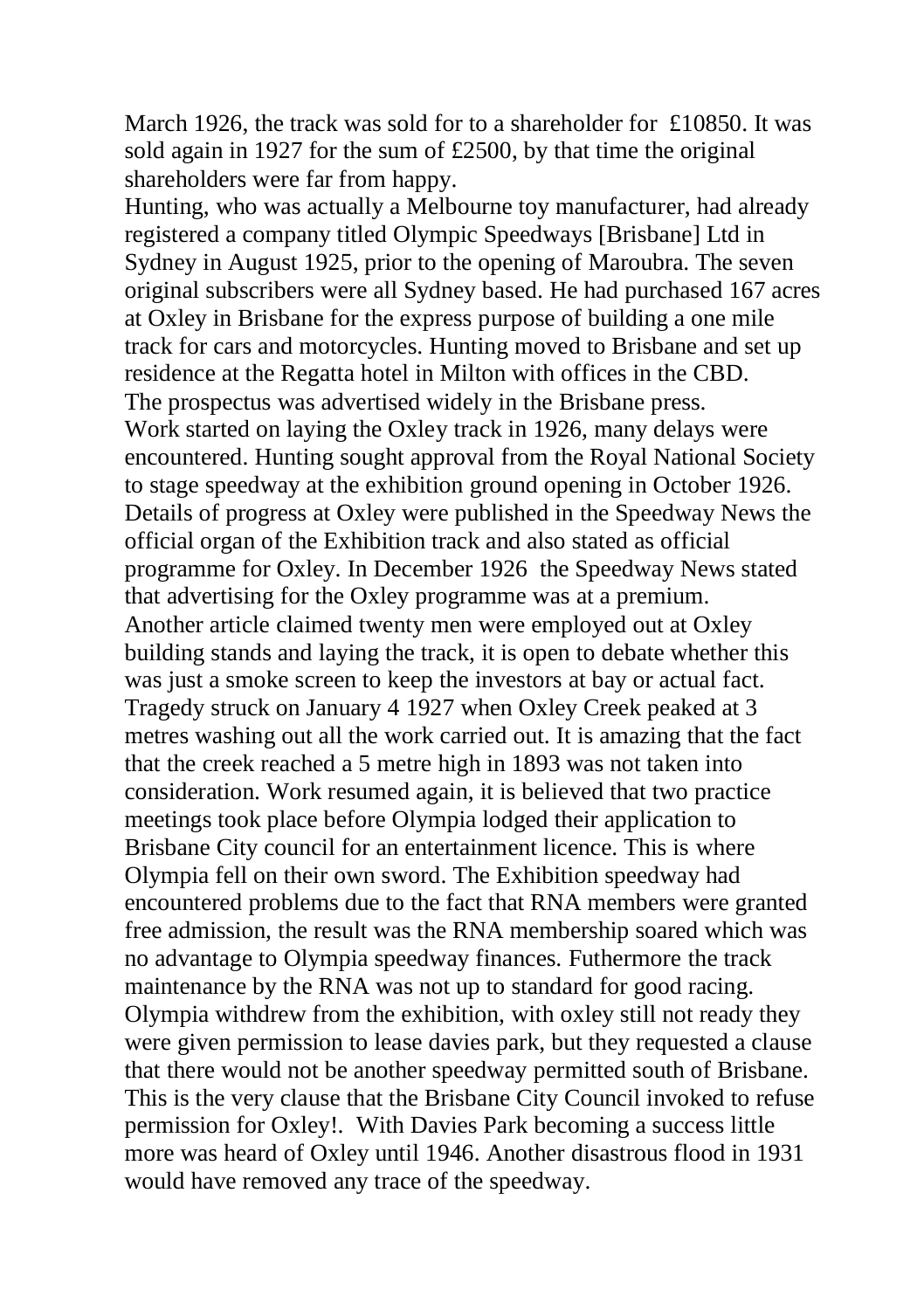The actual exact location of the track has always been the subject of debate. as to what side of Oxley creek it was located. In 1946 a track known as Oxley speedtrack or Noel Johnson Park was opened by the Kedron Motorcycle Club. It is claimed by many this was the site of Hunting's original track,. although it was only a half mile track. The complication comes from the fact that an application was made to Brisbane City Council in for a bridge to gain acess to the Oxley site from an existing approach road, this in itself is a mystery. If the 1946 site was the original, then there was no need for a bridge as the site was easily approached from the Ipswich or Oxley Roads.

Searches through the Council Archives have failed to reveal the location of this bridge even though the council engineer had provided costings and therefore a plan must have been drawn up. The council rejected the bridge proposal as the cost was estimated at £2500.

The only two official documented references to Oxley Speedway are from the council minutes of 26-6-1926 and 18-10-1927

Enquiries to members of the Chelmer and Corinda Historical Society have failed to shed any light on the 1927 location although there is a view that it was not north-west of the Oxley creek which puts the 1946 location back in the picture.

I can now reveal that it is my opinion the 1946 site was the original. My conclusion comes from extensive search of the area, the road system and interviews with local people.

It is my view that the application for the bridge was for either Lawson road or Kendall road , which were direct links to the Oxley train station, this would have been also the quickest access by road from the populated areas of Chelmer, Corinda and Indooroopilly. There was little housing to the south and east of the site in 1928

Former rider Russell Box recalled going to the track around 1950, he stated the access was from the Ipswich Road and the track had banking on the southern side for spectators, there were no spectator areas on the Western side. A site investigation in June 2010 revealed the banking still there, the area is vacant land directly behind and land locked by Thrifty Rentals and Tyrepower off the Ipswich service road which was the original main road

The Australian Motor Sport magazine of January 15 1969 reports that a TT meeting was held on the 2.2 mile Oxley dirt track , the winner of both classes was Phil Bagnall on an Enfield. The reference to the 2.2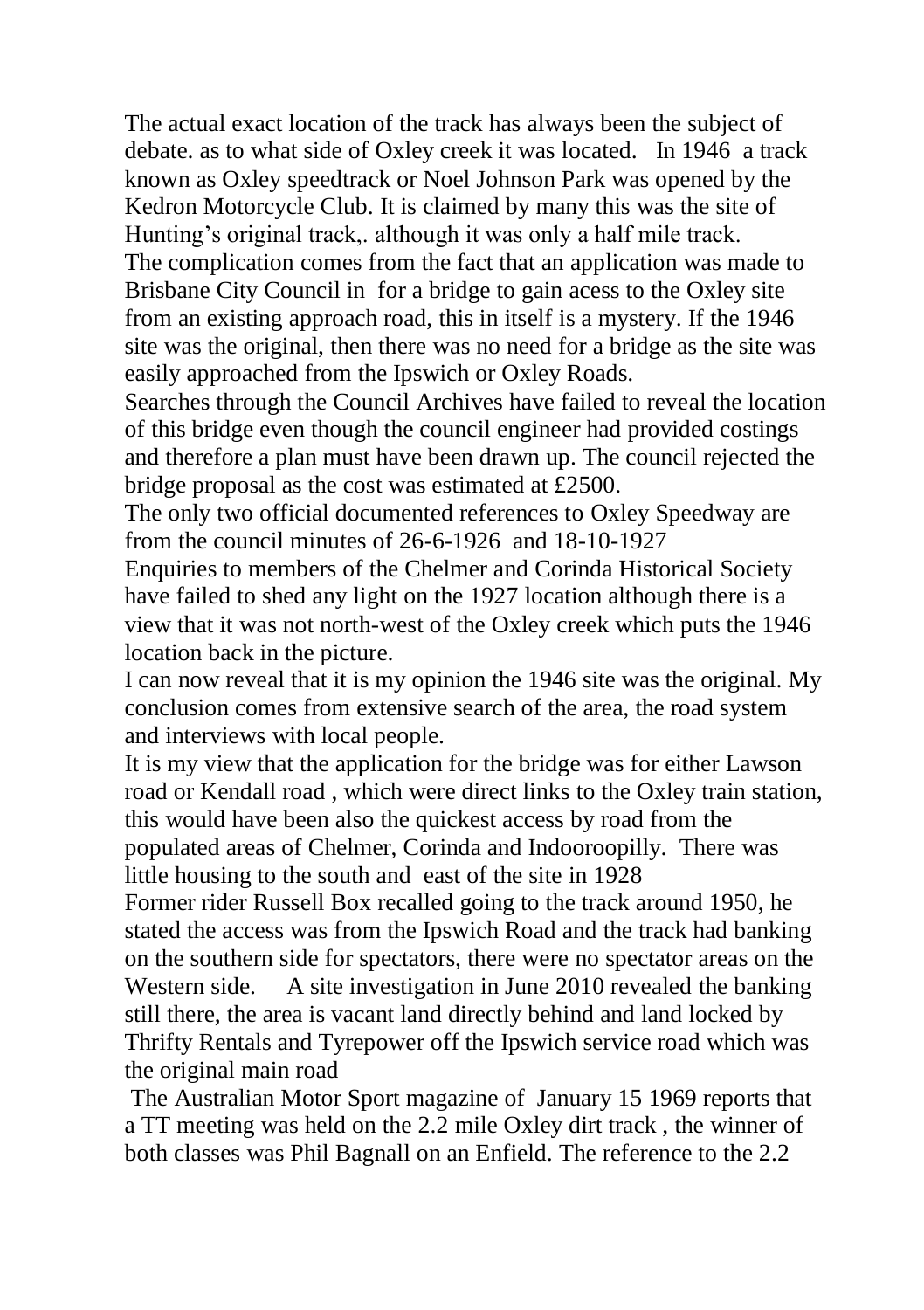track is interesting as Terry Walker in his book fast tracks 1966 stated the length as half mile.

Victorian all round motorcyclist and former Hastings uk Speedway rider Harold Tapscott raced in a miniature TT at Oxley in 1952 Moving on to 1963, the Kedron Motorcycle Club ran the Australian Scrambles title at Archerfield, could that have been the Oxley track as Archerfield is the next suburb.

The little used name of Noel Johnson Park is interesting, according to family members it commemorates the late Noel Johnson, one of Hunting"s riders who was killed in a track accident at Plymouth in England in 1931. Family members state that the Johnson and Pegg families were land owners in the Donaldson Road area which is approx 200 metres east of the 1946 site.

References

Ariel survey 1946; Fast tracks by terry walker 1976; Speedway News; BCC Minutes18-10-1927 and 26-6-1926; Brisbane Telegraph; Brisbane Courier Mail; Interview with Russell Box; Interview with Keith Cox; Interview with Peter Johnson; Interview with Noel Johnson; Chelmer and Corinda Historical Society; Kedron MCC Records; Cyril Romaine; Barry Forsyth; Brisbane Archives

Queensland State Archives; John Oxley Collection; Corinda Library; Australian Motor Sport 15-1-1949

### **Portsmouth**

**Ian Arnold** from Catford has been digging out information about the two speedway venues in Portsmouth and has compiled a list of the meetings staged at these two pre-war venues on the south coast. The first venue to emerge was Portsmouth Speedway and Greyhound Raceway at Copnor Gardens, off Milton Road. This venue open its doors on 10<sup>th</sup> August 1929 and staged three meetings in all  $(17<sup>th</sup>, 24<sup>th</sup>)$ August). A meeting scheduled for  $31<sup>st</sup>$  August was cancelled for some reason.

The 1930 season started on  $21<sup>st</sup>$  April and a total of 23 meetings were staged with the last on 23<sup>rd</sup> October. A mixture of the handicap and scratch race type events and team meetings were staged. The stadium was purchased by Portsmouth City Corporation for £20,500 and a new stadium was built at Tipnor.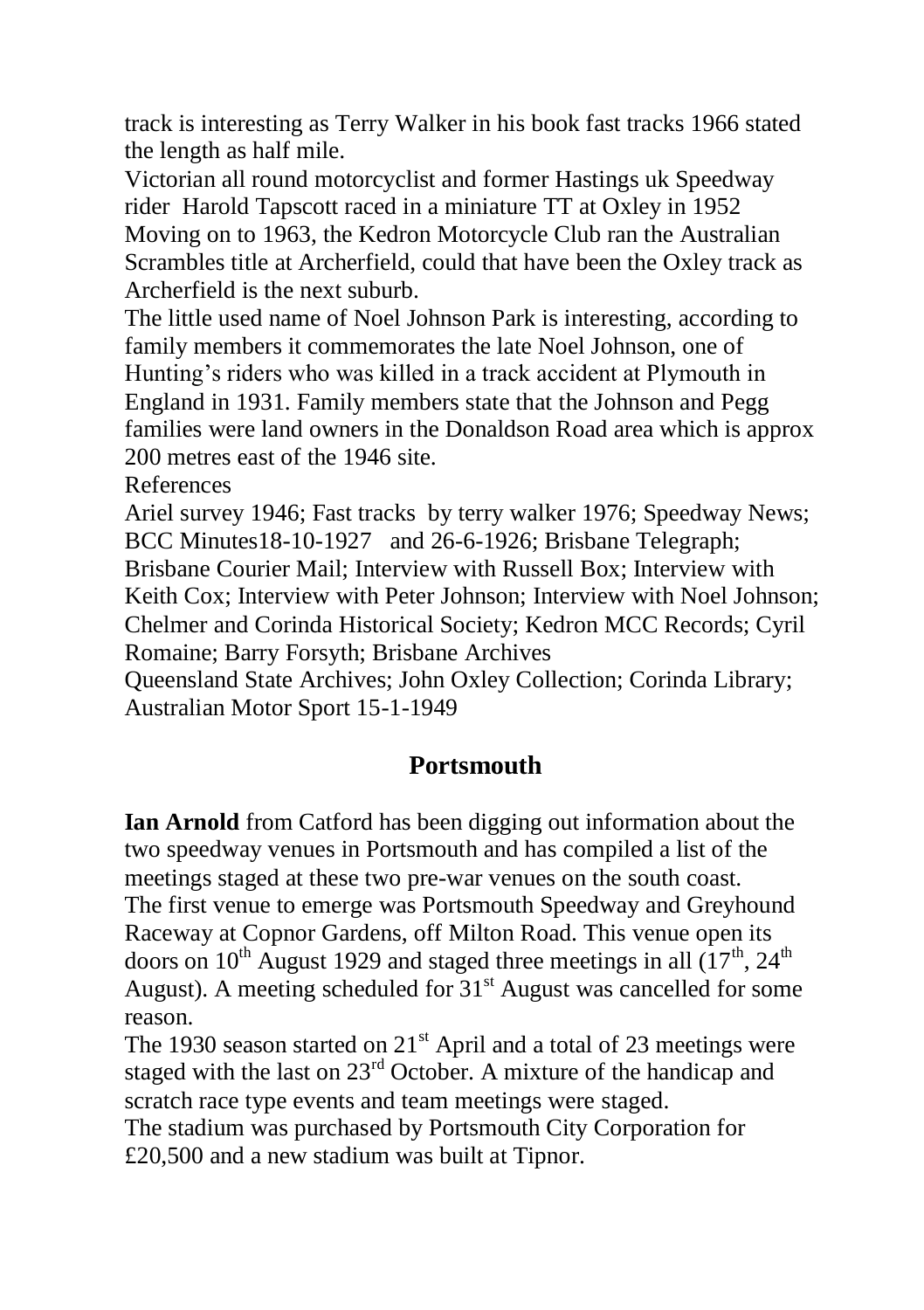Tipnor Stadium, Target Road, Tipnor staged 2 meetings in 1935 and a further Charity event in 1937.

Attempts to revive the venue in 1946 and in 1975 came to nothing.

### **Were They Really Banned – Or Was It A Stunt?**

Digging back into the pioneer days I came across an article about three American riders Chick Remington, Dab (David A) Boston and Red Murch. According to the article the three were turned away from Britain for some reason and on no account would they ever ride here. Now, I"ve recently been scanning bits from the Motor Cycling magazine for 1929 and it carried adverts, on a regular basis, for Stamford Bridge. The adverts carried the names of the three Yanks in a panel listing the notable riders including Bill Bragg, Les Blakeborough, Colin Ford, Reg Nicol, and Wal Phillips.

Did the trio appear anywhere else or were they confined to Stamford Bridge? Was their ban a stunt? Any thoughts on this one? **Jim Henry**

# **Web Update**

Our Webmaster **Ron McNeil** is finding life a bit hard just now and is looking to pass on the torch to keep the website in business. Are you the new webmaster? If you are interested, please get in touch with Jim to discuss the role. Those inputting information are still working away filing new files but things are on hold. In addition there is still a bit of a backlog so we need someone to hit the ground running if that is at all possible. In the interim, if you can"t find what you are looking for filed away by track badge, don"t despair, there is another location on the site to visit. You can access the most up to date files on the system by selecting the central button, named "Updates and Latest Information" on the opening page and heading for the hyperlink words in Caps and Blue Text "LATEST FILES". Clicking on this opens a series of pages with track name and date buttons which will open the appropriate file. Jim is still working on 1960 and it will probably be a few months before all this information is available on the web.

If you do have programmes, please have a look at the appropriate file for the team and year just in case you have information we are seeking.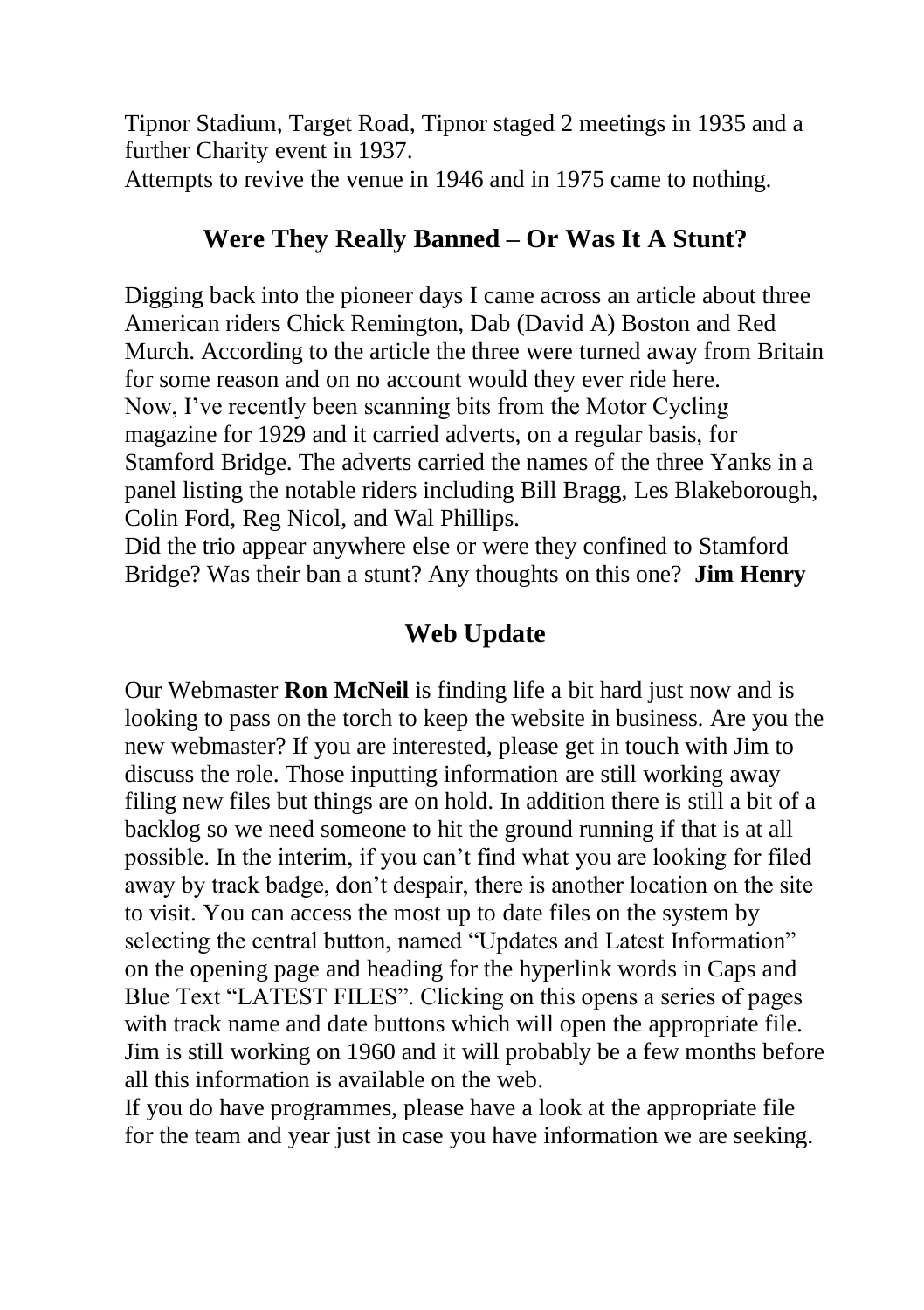Any scrap of additional information is most welcome if it can shrink the needs lists which are currently available for 1946 – 1957.

**Bob Ozanne** remains the Pre War man whilst **Steve Wilkes** coordinates the era post 1964. We can"t close without a special mention of **Mark Aspinell. Mark** has been very busy during the winter working on post 1964 material and his efforts are very much appreciated.

Also we"d like to thank all of you who helped with information. Information from your collections is invaluable and very much appreciated. **Editors** 

#### **Jim Gregory – An Autobiography**

It isn"t often we get an autobiography so we are delighted to publish Jim"s look over his career. The title Jim submitted seriously underplayed his contribution but, despite it merely reflecting his modesty, we would not use it. Even in his rides with the Men in Black when, as the senior man, he should have been taking it easy, he would only turn the throttle one way – OPEN. Now for someone who can do that despite the words "Take it easy" uttered by Joint Editor Jim"s wife Anne just fresh in his ears – well - say no more.

Him recalls he left school early to take up a job at  $T.$  Wall  $\&$  Sons in the engineering workshop, through a friend of my mother who was chief engineer at the company. He was also a Rudge machine enthusiast and had a Rudge Ulster motorcycle, although I never saw him ride it due to petrol rationing because of the war. I learned quite a bit at Wall & Sons as they had a well equipped machine shop.

I was then called up for National Service. I wanted to join the RAF as I had Air Training Corps experience at school, including a flight in a Tiger Moth, where the instructor asked me to take the controls. I couldn"t hear a word above the noise of the engine so no one was flying the plane for a short while. However, I decided to join as a dispatch rider in the army as the next best thing. I was aghast when I ended up at the wireless operations school at Scarborough, so I went to the officer commanding saying there had been a mistake. Fortunately he agreed and sent me to Dispatch Riding School at Catterick.

When I arrived I thought I could ride a motorcycle but they taught me differently. They gave me a very unwieldy BSA M20 to look after. I noticed that the instructors all had lightweight 350cc Matchless bikes with telescopic forks.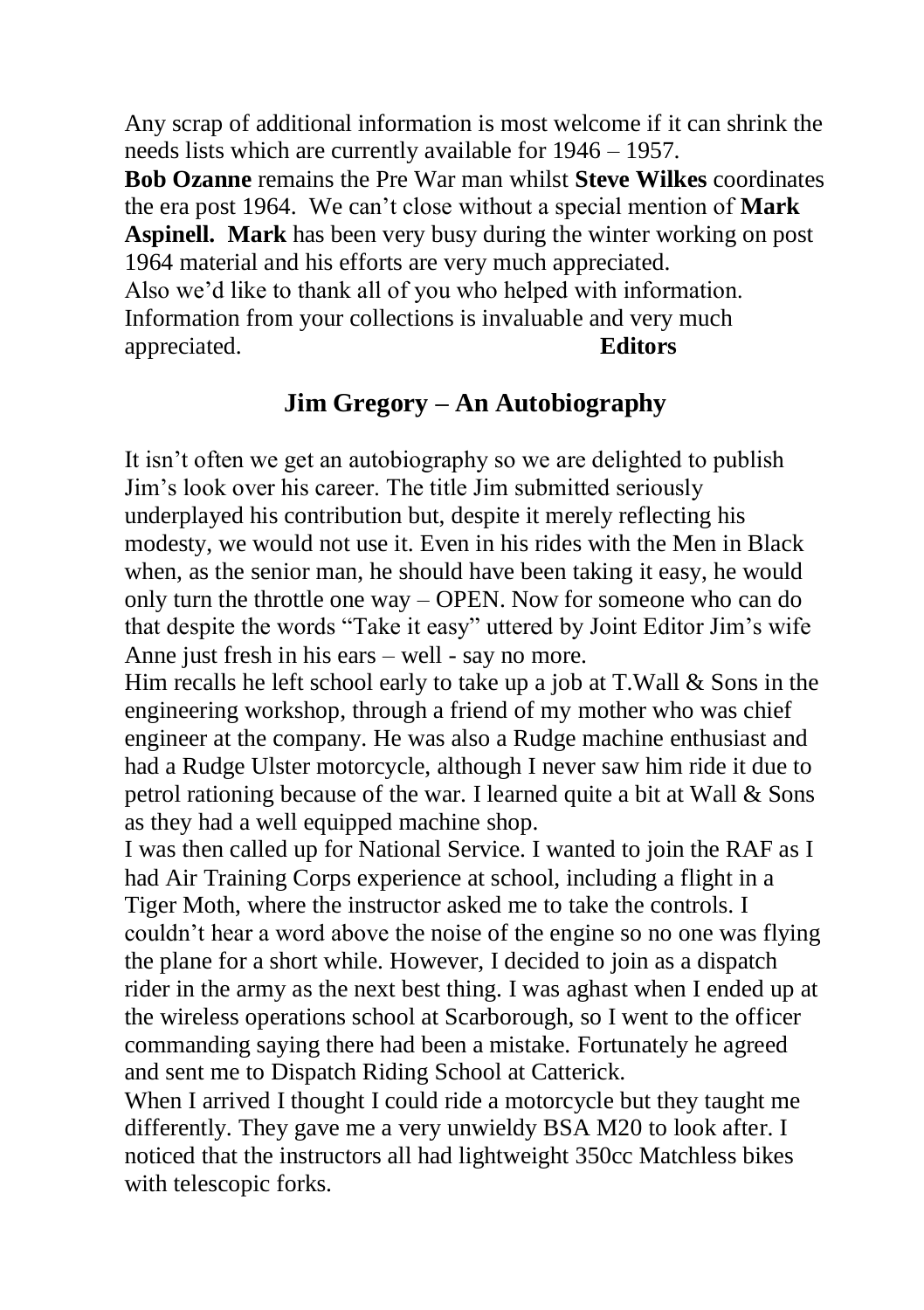We used to be taken out on the Yorkshire Moors over some very rugged terrain. I once fell off the BSA on some very boggy ground and couldn"t get up. Fortunately one of the other lads came along otherwise I might still have been there.

Eventually we all passed our course and moved to a transit camp and, after embarkation leave, we took ship for Egypt.

By now the war in Europe had finished and we were the first group to enable the soldiers who had fought to start coming home.

We were stationed just outside Cairo in a camp called Maadi. Our job was to travel into G.H.Q. in Cairo every day and take letters and despatches all around districts of Cairo. The locals didn"t like us and took to stringing a rope across the road to bring us off so we rode with our heads well down over the handlebars.

Soon after the Army GHQ moved to the canal zone at Fayid in a large camp. We were at a loose end here so we looked around for something to do.

Someone hit on the idea of sand track racing so we got the R.E.M.E. boys to carve out an oval track out of the desert at the back of the camp. The officers in charge were all for it as it gave us something to keep us occupied.

We found some scrapped bikes, stripped them down and modified them to look like racing bikes. For some reason I was made captain of the Fayid Dicers. We rode against other like minded teams at Tel-El-Kabir and Suez. I remember the championship meeting at Tel-El-Kabir about 1946 when I was top scorer until I fell off in my last race. Happy days! On demob I returned to T.Wall & Son where I blotted my copybook by unscrewing the top of a liquid ammonia gas valve which caused a massive escape of corrosive liquid and cause the main line trains which ran through a low level cutting alongside the factory to be cancelled for some time until the gas had cleared. I wasn"t very popular at the time. Later I received a letter from Tiger Stevenson asking if I wanted a trial as a Speedway Rider as he had been told by one of my Army mates that I could ride. He said if I was interested he would pass my name to the Wembley Manager Alec Jackson. I replied that I was interested and had a call from Wembley asking me to present myself at the stadium and go with the bikes to Rye House, which I did. They loaned me a bike, helmet and leathers. I must have impressed because they signed me up which meant I received a £7 a week retainer fee.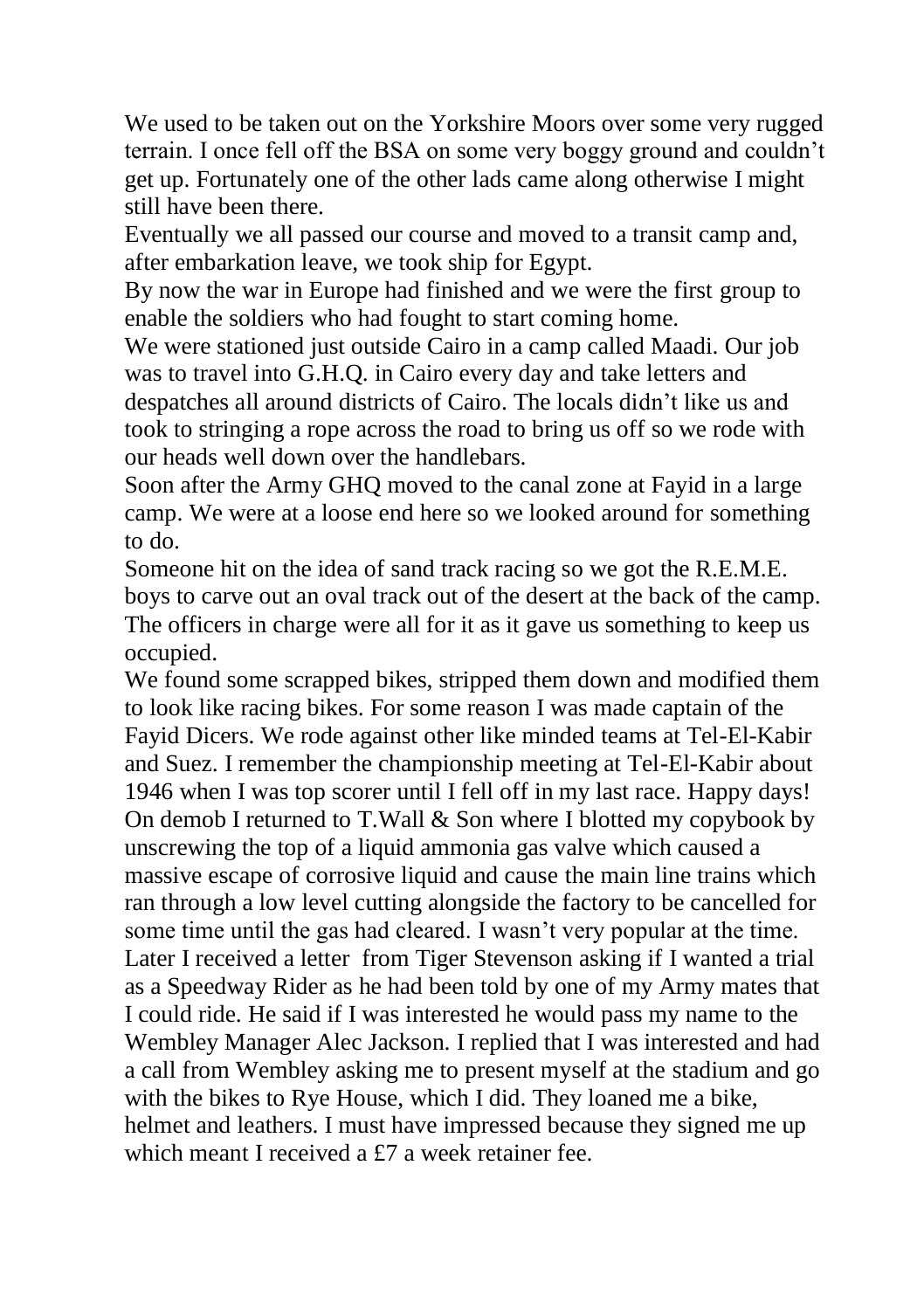Alec Jackson offered to sell me a new Excelsior machine with a used JAP engine which he said was one of their best and I could pay weekly out of my winnings (if any). I later found out that the Excelsior was obsolete and out of date and the best engine blew to pieces shortly after I joined Rayleigh. However I did get a foothold in Speedway and while I was under contract to Wembley I was approached by a chap who lived near the factory. He wanted me to ride his machine in a Grasstrack meeting under his name. Evidently 2 riders in particular were winning everything and he wanted me to beat them. Like a fool I agreed and took his bike by train to West Drayton. I had to push it about a mile to the track where I proceeded to win my heats and was winning the final until I fell off. Fortunately, as it happened, because my identity would have been discovered and I would have been in trouble with the authorities and Wembley Speedway. Just to rub it in, when I attended the prize giving I was told that the prize money had been halved. I guess that they gave the rest of the prize money to the owner of the bike I used which is what I should have done anyway.

Alec Jackson called me into his palatial office one day and said that a new track was opeing in Rayleigh and suggested I try my luck there, which I did. I rode in the first meeting called the Probables v Possible and I was put in the team. Wembley decide to transfer me for £50 to Rayleigh and also transferred the loan I owed which i could still pay off weekly. At this time I was still working at T.Wall & Son and the chief engineer was transporting me and my bike to various venues. However I decided to leave T.Wall & Son using the excuse that I didn"t want to work on Sundays (at short notice) to help my fellow workmates. At this time my friend the chief engineer had started his own machine shop and gave me a job with all the spare time I needed to carry on at Rayleigh. I was very lucky.

My biggest problem at Rayleigh was the fact that Bruce Abernethy also came to Rayleigh from Wembley, although he was only on loan. He was, in my opinion, a complete nutcase, who never knew where to draw the line with his jokes. I enjoyed my time with Rayleigh and gradually got the hang of speedway riding and didn"t fall off so many times. High spots, I suppose, when I broke the track record and when I scored my first maximum. The maximum saw the crowd going wild.

One stroke of good fortune was to meet up with Percy Brine who was transferred to Rayleigh. He helped me when my engine blew up. The Brine Brothers, Cyril, Ron, Percy and Ted, ran a speedway workshop in